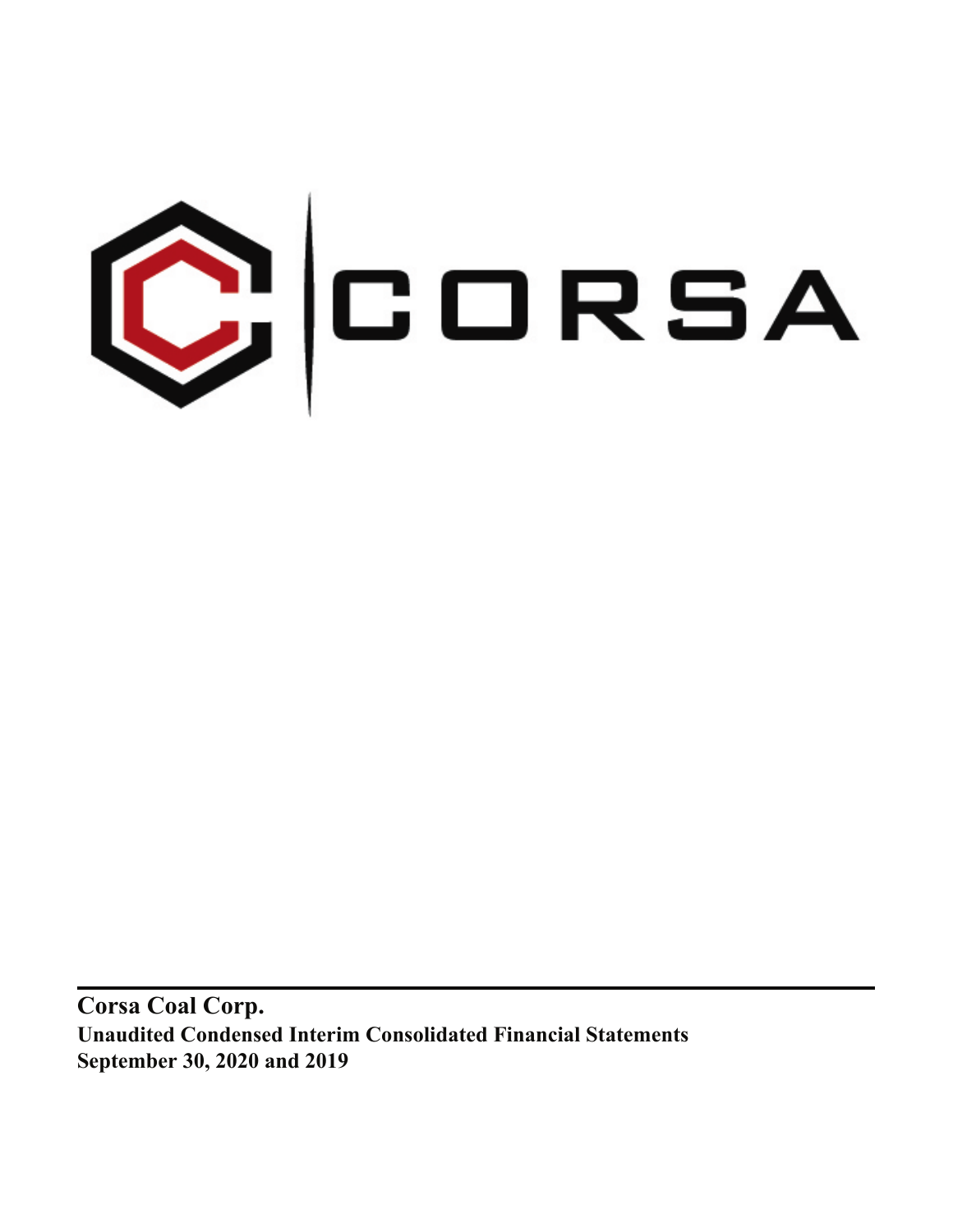# **Corsa Coal Corp. Unaudited Condensed Interim Consolidated Balance Sheets Expressed in United States dollars, tabular amounts in thousands**

| <b>Assets</b>                                                 |                           | September 30,<br>2020 |                           | December 31,<br>2019 |
|---------------------------------------------------------------|---------------------------|-----------------------|---------------------------|----------------------|
| Cash                                                          | $\overline{\mathcal{S}}$  | 2,788                 | $\overline{\$}$           | 4,296                |
| Accounts receivable (note 3)                                  |                           | 13,397                |                           | 29,292               |
| Prepaid expenses and other current assets                     |                           | 1,536                 |                           | 4,461                |
| Inventories (note 4)                                          |                           | 7,575                 |                           | 10,477               |
| <b>Current Assets</b>                                         |                           | 25,296                |                           | 48,526               |
|                                                               |                           |                       |                           |                      |
| Restricted cash and investments (note 5)                      |                           | 38,018                |                           | 37,166               |
| Advance royalties and other assets                            |                           | 2,690                 |                           | 3,905                |
| Property, plant and equipment, net (note 6)                   |                           | 125,582               |                           | 179,729              |
| <b>Total Assets</b>                                           | $\boldsymbol{\mathsf{S}}$ | 191,586               | $\boldsymbol{\mathsf{S}}$ | 269,326              |
| <b>Liabilities</b>                                            |                           |                       |                           |                      |
|                                                               |                           |                       |                           |                      |
| Accounts payable and accrued liabilities (note 7)             | \$                        | 11,374                | \$                        | 22,552               |
| Notes payable<br>Lease liabilities – current (note $8$ )      |                           |                       |                           | 7                    |
|                                                               |                           | 1,369                 |                           | 957                  |
| Loan payable – current (note 9)                               |                           | 3,969<br>513          |                           | 2,576                |
| Paycheck Protection Program loan payable - current (note 9)   |                           |                       |                           | 2,684                |
| Other liabilities (note 10)                                   |                           | 1,822                 |                           |                      |
| Reclamation and water treatment provision (note 11)           |                           | 3,419                 |                           | 3,419                |
| <b>Current Liabilities</b>                                    |                           | 22,466                |                           | 32,195               |
| Revolving credit facility (note 9)                            |                           |                       |                           | 14,490               |
| Loan payable – long-term (note 9)                             |                           | 4,982                 |                           | 8,282                |
| Paycheck Protection Program loan payable - long-term (note 9) |                           | 613                   |                           |                      |
| Lease liabilities $-$ long-term (note 8)                      |                           | 3,139                 |                           | 2,564                |
| Other liabilities (note 10)                                   |                           | 5,313                 |                           | 4,885                |
| Reclamation and water treatment provision (note 11)           |                           | 54,300                |                           | 55,752               |
| <b>Total Liabilities</b>                                      |                           | 90,813                |                           | 118,168              |
|                                                               |                           |                       |                           |                      |
| <b>Equity</b>                                                 |                           |                       |                           |                      |
| Share capital (note 12)                                       |                           | 180,130               |                           | 180,130              |
| Contributed surplus                                           |                           | 1,098                 |                           | 988                  |
| Accumulated deficit                                           |                           | (126,006)             |                           | (82,063)             |
| <b>Total Shareholders' Equity</b>                             |                           | 55,222                |                           | 99,055               |
| Non-controlling interest                                      |                           | 45,551                |                           | 52,103               |
| <b>Total Equity</b>                                           |                           | 100,773               |                           | 151,158              |
| <b>Total Liabilities and Equity</b>                           | $\boldsymbol{\mathbb{S}}$ | 191,586               | $\mathbb{S}$              | 269,326              |

*The accompanying notes are an integral part of these unaudited condensed interim consolidated financial statements.*

Approved by the Board of Directors:

*/s/ Robert C. Sturdivant /s/ Alan M. De'Ath* 

Robert C. Sturdivant, Director Alan M. De'Ath, Director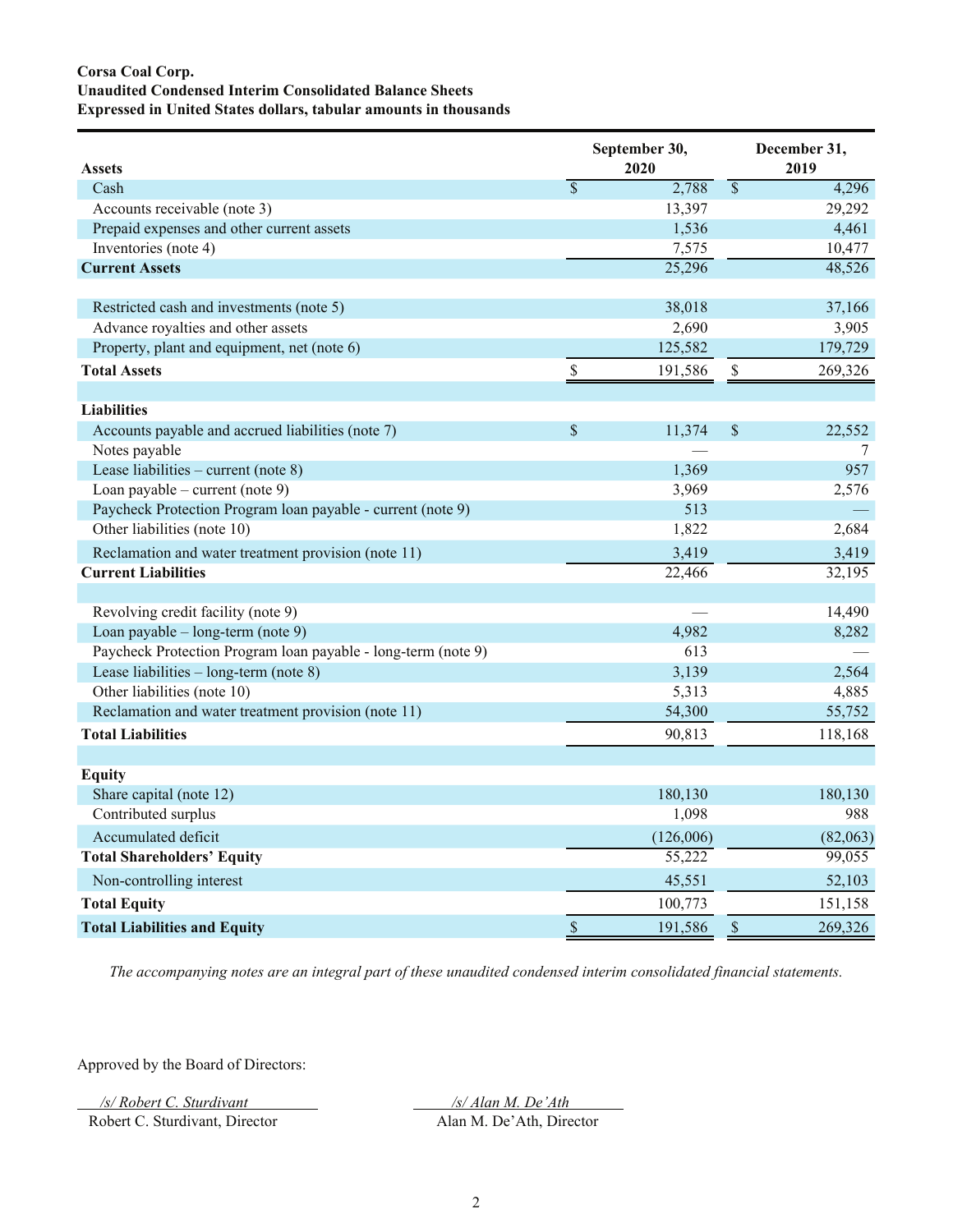# **Corsa Coal Corp.**

**Unaudited Condensed Interim Consolidated Statements of Operations and Comprehensive Income (Loss) Expressed in United States dollars, tabular amounts in thousands except for per share amounts**

|                                                               |                           |               |             | For the three months ended For the nine months ended |                           |               |               |            |
|---------------------------------------------------------------|---------------------------|---------------|-------------|------------------------------------------------------|---------------------------|---------------|---------------|------------|
|                                                               |                           | September 30, |             |                                                      |                           | September 30, |               |            |
|                                                               |                           | 2020          |             | 2019                                                 |                           | 2020          |               | 2019       |
| Revenue (note 13)                                             | $\mathbb{S}$              | 23,318        | $\sqrt{\$}$ | 58,085                                               | $\sqrt{\ }$               | 110,951       | $\mathcal{S}$ | 178,393    |
| Cost of sales (note 14)                                       |                           | (32,028)      |             | (53, 527)                                            |                           | (117, 186)    |               | (158, 446) |
| Cost of sales - asset impairment (note 14)                    |                           |               |             |                                                      |                           | (41, 684)     |               |            |
| Total cost of sales                                           |                           | (32,028)      |             | (53, 527)                                            |                           | (158, 870)    |               | (158, 446) |
| <b>Gross Margin</b>                                           |                           | (8,710)       |             | 4,558                                                |                           | (47,919)      |               | 19,947     |
|                                                               |                           |               |             |                                                      |                           |               |               |            |
| Selling, general and administrative expense (notes 15 and 16) |                           | (2,507)       |             | (4,013)                                              |                           | (7,060)       |               | (12, 723)  |
| (Loss) income from operations                                 |                           | (11,217)      |             | 545                                                  |                           | (54, 979)     |               | 7,224      |
|                                                               |                           |               |             |                                                      |                           |               |               |            |
| Net finance expense (note 17)                                 |                           | (115)         |             | (1,783)                                              |                           | (4,050)       |               | (3,170)    |
| Other income - net (note 18)                                  |                           | 7,753         |             | 2,271                                                |                           | 8,437         |               | 3,584      |
| (Loss) income before tax                                      |                           | (3,579)       |             | 1,033                                                |                           | (50, 592)     |               | 7,638      |
|                                                               |                           |               |             |                                                      |                           |               |               |            |
| Current income tax expense                                    |                           |               |             |                                                      |                           | 89            |               |            |
| Deferred income tax expense                                   |                           |               |             |                                                      |                           |               |               |            |
| Provision for income taxes                                    |                           |               |             |                                                      |                           | 89            |               |            |
|                                                               |                           |               |             |                                                      |                           |               |               |            |
| Net and comprehensive (loss) income                           | \$                        | $(3,579)$ \$  |             | 1,033                                                | - \$                      | $(50,681)$ \$ |               | 7,638      |
|                                                               |                           |               |             |                                                      |                           |               |               |            |
| Attributable to:                                              |                           |               |             |                                                      |                           |               |               |            |
| Shareholders                                                  | $\boldsymbol{\mathsf{S}}$ | $(3,590)$ \$  |             | 802                                                  | $\mathcal{S}$             | $(44,129)$ \$ |               | 5,444      |
| Non-controlling interest                                      | \$                        | 11            | \$          | 231                                                  | $\boldsymbol{\mathsf{S}}$ | $(6,552)$ \$  |               | 2,194      |
|                                                               |                           |               |             |                                                      |                           |               |               |            |
| Basic (loss) earnings per share (note 19)                     | \$                        | $(0.04)$ \$   |             | 0.01                                                 | \$                        | $(0.47)$ \$   |               | 0.06       |
|                                                               |                           |               |             |                                                      |                           |               |               |            |
| Diluted (loss) earnings per share (note 19)                   | \$                        | $(0.04)$ \$   |             | 0.01                                                 | $\mathcal{S}$             | $(0.47)$ \$   |               | 0.06       |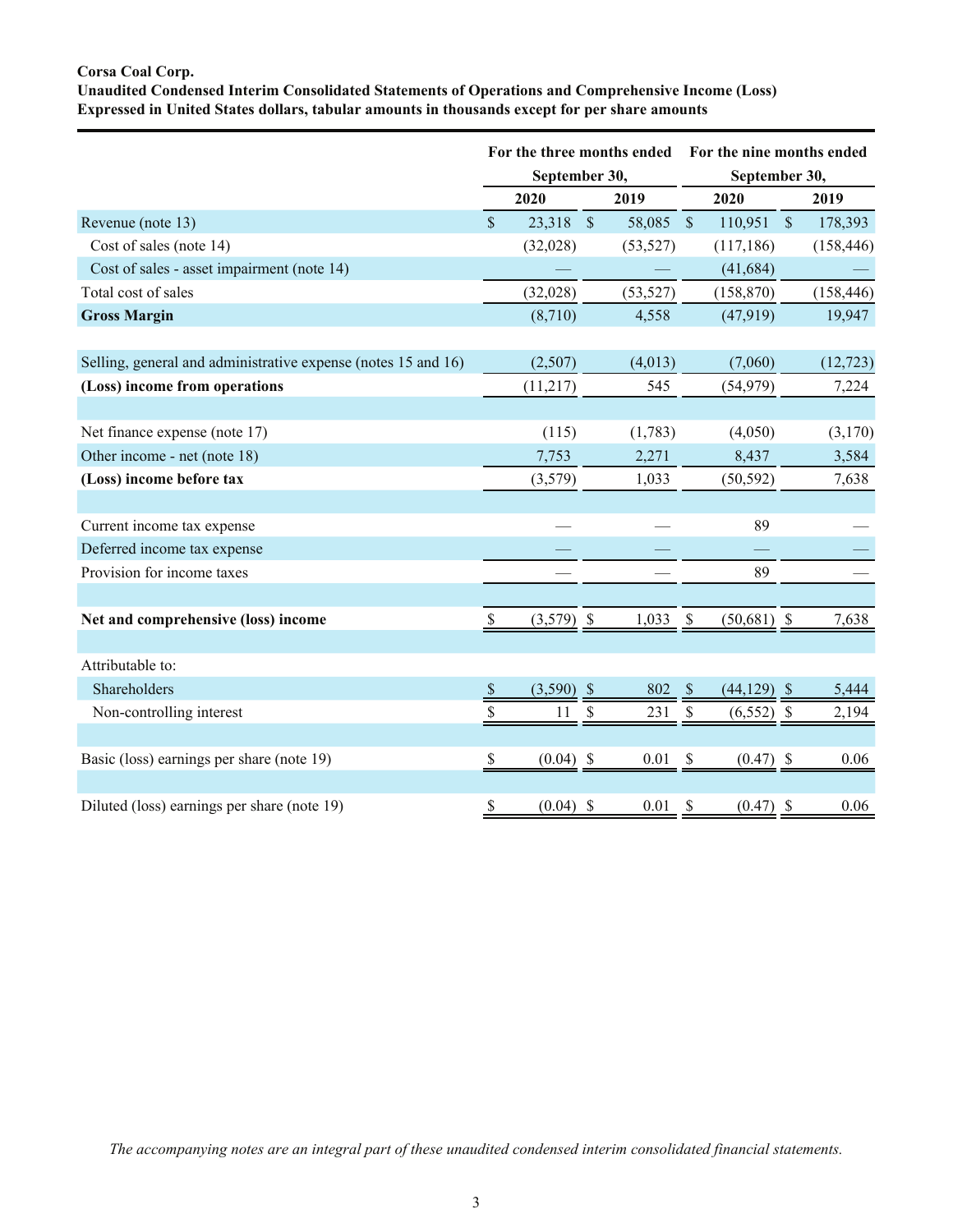# **Corsa Coal Corp. Unaudited Condensed Interim Consolidated Statements of Changes in Shareholders' Equity Expressed in United States dollars, tabular amounts in thousands**

|                                       |                                                                 | For the nine months ended September 30, 2020 |         |                                      |       |                               |           |                                        |          |   |                               |
|---------------------------------------|-----------------------------------------------------------------|----------------------------------------------|---------|--------------------------------------|-------|-------------------------------|-----------|----------------------------------------|----------|---|-------------------------------|
|                                       | <b>Number</b><br>of Corsa<br>Common<br><b>Shares</b><br>(000's) | <b>Share</b><br>Capital                      |         | <b>Contributed</b><br><b>Surplus</b> |       | Accumulated<br><b>Deficit</b> |           | Non-<br>Controlling<br><b>Interest</b> |          |   | <b>Total</b><br><b>Equity</b> |
| <b>Balance - January 1, 2020</b>      | 94,759                                                          | S                                            | 180,130 | S                                    | 988   | \$.                           | (82,063)  | S.                                     | 52,103   | S | 151,158                       |
| Stock based compensation<br>(note 16) |                                                                 |                                              |         |                                      | 296   |                               |           |                                        |          |   | 296                           |
| Stock option expiration/forfeiture    |                                                                 |                                              |         |                                      | (186) |                               | 186       |                                        |          |   |                               |
| Net and comprehensive loss            |                                                                 |                                              |         |                                      |       |                               | (44, 129) |                                        | (6, 552) |   | (50,681)                      |
| <b>Balance - September 30, 2020</b>   | 94,759                                                          |                                              | 180.130 |                                      | 1,098 |                               | (126.006) |                                        | 45.551   |   | 100,773                       |

|                                       | For the nine months ended September 30, 2019 |    |                                    |                |                            |                |           |                 |        |               |         |
|---------------------------------------|----------------------------------------------|----|------------------------------------|----------------|----------------------------|----------------|-----------|-----------------|--------|---------------|---------|
|                                       | <b>Number</b>                                |    |                                    |                |                            |                |           |                 |        |               |         |
|                                       | of Corsa                                     |    |                                    |                |                            |                |           |                 |        |               |         |
|                                       | Common                                       |    |                                    |                |                            |                |           |                 | Non-   |               |         |
|                                       | <b>Shares</b>                                |    | <b>Share</b><br><b>Contributed</b> |                | Accumulated<br>Controlling |                |           | <b>Total</b>    |        |               |         |
|                                       | (000's)                                      |    | Capital                            | <b>Surplus</b> |                            | <b>Deficit</b> |           | <b>Interest</b> |        | <b>Equity</b> |         |
| <b>Balance - January 1, 2019</b>      | 94,759                                       | \$ | 180.130                            | S              | 2,244                      |                | (81, 274) | S               | 49,896 |               | 150,996 |
| Stock based compensation<br>(note 16) |                                              |    |                                    |                | 955                        |                |           |                 |        |               | 955     |
| Stock option expiration/forfeiture    |                                              |    |                                    |                | (415)                      |                | 415       |                 |        |               |         |
| Net and comprehensive income          |                                              |    |                                    |                |                            |                | 5,444     |                 | 2,194  |               | 7,638   |
| <b>Balance - September 30, 2019</b>   | 94,759                                       | "Ъ | 180,130                            |                | 2,784                      |                | (75, 415) |                 | 52,090 |               | 159,589 |

*The accompanying notes are an integral part of these unaudited condensed interim consolidated financial statements.*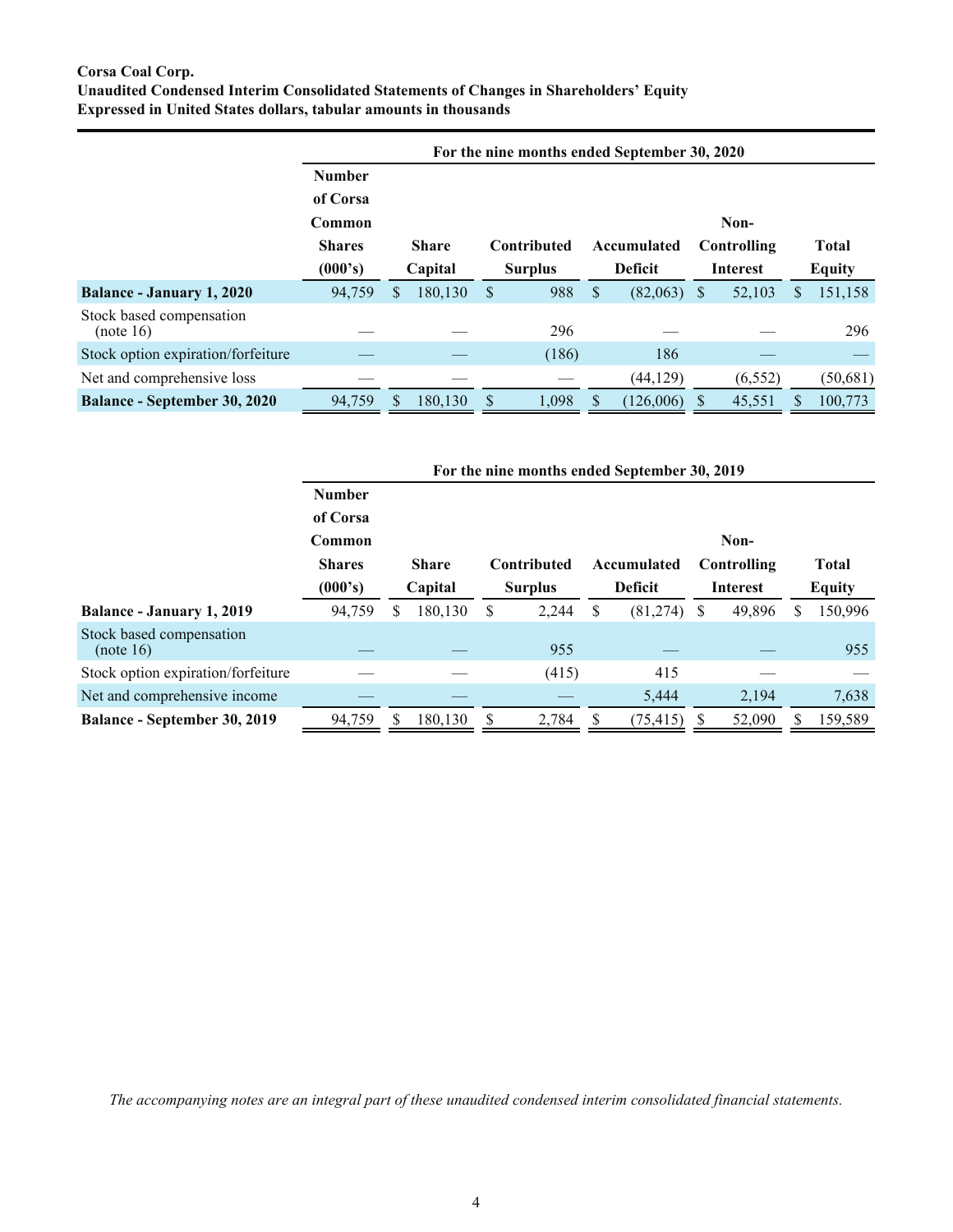# **Corsa Coal Corp. Unaudited Condensed Interim Consolidated Statements of Cash Flows Expressed in United States dollars, tabular amounts in thousands**

|                                                                     |             |               | For the three months ended     | For the nine months ended |                                    |  |  |  |
|---------------------------------------------------------------------|-------------|---------------|--------------------------------|---------------------------|------------------------------------|--|--|--|
|                                                                     |             | September 30, |                                |                           | September 30,                      |  |  |  |
|                                                                     |             | 2020          | 2019                           | 2020                      | 2019                               |  |  |  |
| <b>Operating Activities</b>                                         |             |               |                                |                           |                                    |  |  |  |
| Net and comprehensive (loss) income                                 | \$          | $(3,579)$ \$  | 1,033                          | \$<br>$(50,681)$ \$       | 7,638                              |  |  |  |
| Items not affecting cash:                                           |             |               |                                |                           |                                    |  |  |  |
| PPP grant income (note 9)                                           |             | (7,227)       |                                | (7,227)                   |                                    |  |  |  |
| Amortization                                                        |             | 4,966         | 4,795                          | 16,490                    | 15,955                             |  |  |  |
| Stock-based compensation expense (note 16)                          |             | 131           | 303                            | 296                       | 955                                |  |  |  |
| Net finance expense (income)                                        |             | (805)         | 1,167                          | 1,316                     | (36)                               |  |  |  |
| Asset impairment (note 6)                                           |             |               |                                | 41,684                    |                                    |  |  |  |
| Change in estimate of reclamation provision                         |             |               |                                | 278                       |                                    |  |  |  |
| Write-off of advance royalties and other assets                     |             | 65            | 48                             | 484                       | 48                                 |  |  |  |
| Other non-cash operating expense                                    |             | 725           | 238                            | 1,004                     | 291                                |  |  |  |
| Cash spent on reclamation and water treatment activities (note 11)  |             | (781)         | (1,714)                        | (2,573)                   | (4,775)                            |  |  |  |
| Changes in working capital balances related to operations (note 20) |             | (3,822)       | (3,698)                        | 9,811                     | (3, 432)                           |  |  |  |
| Cash (used in) provided by operating activities                     |             | (10, 327)     | 2,172                          | 10,882                    | 16,644                             |  |  |  |
|                                                                     |             |               |                                |                           |                                    |  |  |  |
| <b>Investing Activities</b>                                         |             |               |                                |                           |                                    |  |  |  |
| Restricted cash                                                     |             | (620)         | (876)                          | (1,889)                   | (2,156)                            |  |  |  |
| Advance royalties and other assets                                  |             | (123)         | (194)                          | (426)                     | (667)                              |  |  |  |
| Proceeds on sale of assets                                          |             |               | 45                             |                           | 332                                |  |  |  |
| Property, plant and equipment additions                             |             | (177)         | (2,519)                        | (1,203)                   | (5, 873)                           |  |  |  |
| Cash used in investing activities                                   |             | (920)         | (3, 544)                       | (3,518)                   | (8,364)                            |  |  |  |
|                                                                     |             |               |                                |                           |                                    |  |  |  |
| <b>Financing Activities</b>                                         |             |               |                                |                           |                                    |  |  |  |
| Proceeds from Revolving Credit Facility borrowings                  |             |               | 31,503                         | 59,011                    | 31,503                             |  |  |  |
| Repayments of Revolving Credit Facility borrowings                  |             |               | (22, 547)                      | (73,500)                  | (22, 547)                          |  |  |  |
| Proceeds from Paycheck Protection Program borrowings                |             |               |                                | 8,353                     |                                    |  |  |  |
| Proceeds from issuance of loan payable                              |             |               | 12,000                         |                           | 12,000                             |  |  |  |
| Debt issuance costs                                                 |             |               | (525)                          |                           | (525)                              |  |  |  |
| Repayment of loan payable                                           |             | (661)         | (29, 422)                      | (1,933)                   | (32, 422)                          |  |  |  |
| Repayment of notes payable                                          |             |               | (7)                            | (7)                       | (411)                              |  |  |  |
| Repayment of lease liabilities                                      |             | (305)         | (791)                          | (796)                     | (2, 263)                           |  |  |  |
| Cash used in financing activities                                   |             | (966)         | (9,789)                        | (8, 872)                  | (14, 665)                          |  |  |  |
|                                                                     |             |               |                                |                           |                                    |  |  |  |
| Net decrease in cash for the period                                 |             | (12, 213)     | (11, 161)                      | (1,508)                   | (6,385)                            |  |  |  |
| Cash, beginning of period                                           |             | 15,001        | 14,900                         | 4,296                     | 10,124                             |  |  |  |
| Cash, end of period                                                 | $\mathbb S$ | 2,788         | $\mathbf{\hat{s}}$<br>3,739 \$ | 2,788                     | $\boldsymbol{\mathsf{S}}$<br>3,739 |  |  |  |

Supplemental disclosure (note 20)

*The accompanying notes are an integral part of these unaudited condensed interim consolidated financial statements.*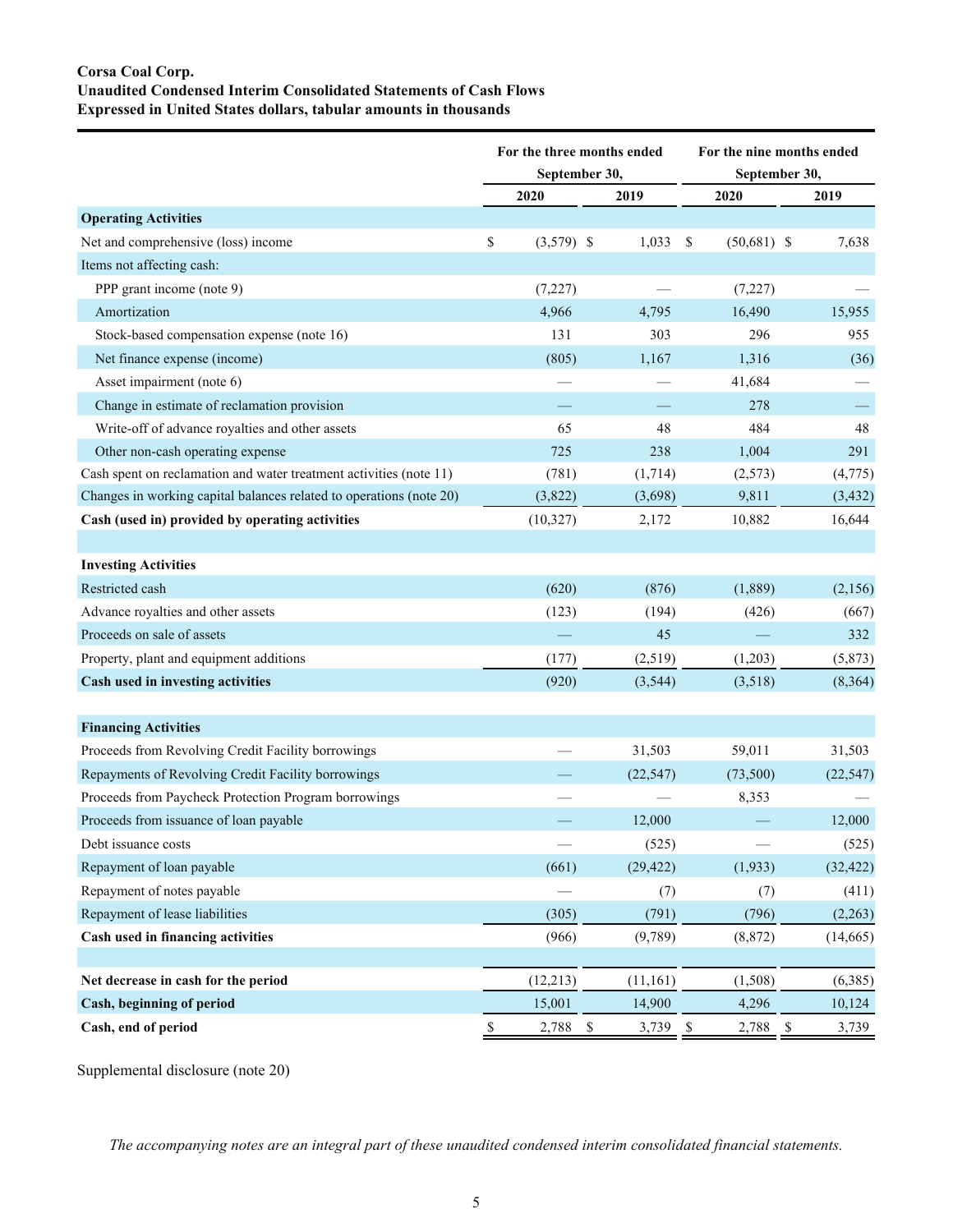# **1. Basis of Presentation and Nature of Operations**

### *Nature of Operations and Going Concern Matter*

Corsa Coal Corp. ("Corsa" or the "Company") is in the business of mining, processing and selling of metallurgical coal, as well as exploring, acquiring and developing resource properties that are consistent with its existing coal business. The Company is a corporation existing under the *Canada Business Corporations Act* and is domiciled in Canada. The registered office of Corsa is located at 199 Bay Street, Suite 5300, Commerce Court West, Toronto, Ontario, Canada, M5L 1B9, and the head/corporate office of Corsa is located at 1576 Stoystown Road, P.O. Box 260, Friedens, Pennsylvania, USA, 15541.

These unaudited condensed interim consolidated financial statements were prepared on a going concern basis. The going concern basis assumes that the Company will be able to realize its assets and discharge its liabilities and commitments in the normal course of business as they become due in the foreseeable future.

The Company's ability to continue as a going concern is largely dependent on the future demand and stability of metallurgical coal prices to fund its cash obligations through operations. On January 30, 2020, the World Health Organization declared the COVID-19 outbreak a "Public Health Emergency of International Concern" and on March 11, 2020, declared COVID-19 a pandemic. The current COVID-19 pandemic is significantly impacting the global economy and commodity and financial markets. The full extent and impact of the COVID-19 pandemic is unknown and rapidly evolving, and to date has resulted in, among other things, extreme volatility in financial markets, a slowdown in economic activity, extreme volatility in commodity prices and has raised the prospect of an extended global recession. In addition, many state and local governments in the U.S. continue to institute measures designed to decrease the spread of the virus. If the impacts of the COVID-19 outbreak, including the decrease in economic activity or restrictions on certain business activities, continue for an extended period of time or worsen, it could have a negative impact on the demand for metallurgical coal and/or business activities, which would have a material adverse effect on our business, financial condition, cash flows and results of operations.

As a result of the liquidity risks, due in large part to the COVID-19 pandemic, management has determined to continue the reduction of coal production in order to limit the amount of coal sold under depressed market conditions. To the extent that demand and metallurgical coal prices do not increase, or additional liquidity enhancing measures are not successful, the Company will have to obtain additional debt or equity financing. Although debt and equity financings have been successful in the past, there is no assurance that Corsa will be able to successfully complete such financings in the future.

Unless otherwise indicated, all dollar amounts in these unaudited condensed interim consolidated financial statements are expressed in United States dollars. References to "C\$" are to Canadian dollars.

At September 30, 2020, the Company had one operating division, Northern Appalachia ("NAPP Division" or "NAPP"). The NAPP Division, based in Somerset, Pennsylvania, USA, produces and sells low volatile metallurgical coal used for the production of coke from its mines in the Northern Appalachia coal region of the USA. The Company's corporate office provides support and manages the mining investments, and is also deemed a reportable segment.

All scientific and technical information contained in these unaudited condensed interim consolidated financial statements has been reviewed and approved by Peter V. Merritts, Professional Engineer and the Company's Chief Executive Officer, who is a qualified person within the meaning of National Instrument 43-101 – *Standards of Disclosure for Mineral Projects*.

# *Statement of Compliance*

These unaudited condensed interim consolidated financial statements of the Company and its subsidiaries have been prepared in accordance with International Financial Reporting Standard 34 – *Interim Financial Reporting*, as issued by the International Accounting Standards Board ("IASB"), and do not include all of the information required for full annual financial statements. The Company has consistently applied the same accounting policies throughout all periods presented.

Certain reclassifications of prior period data have been made to conform to the current interim consolidated financial statements.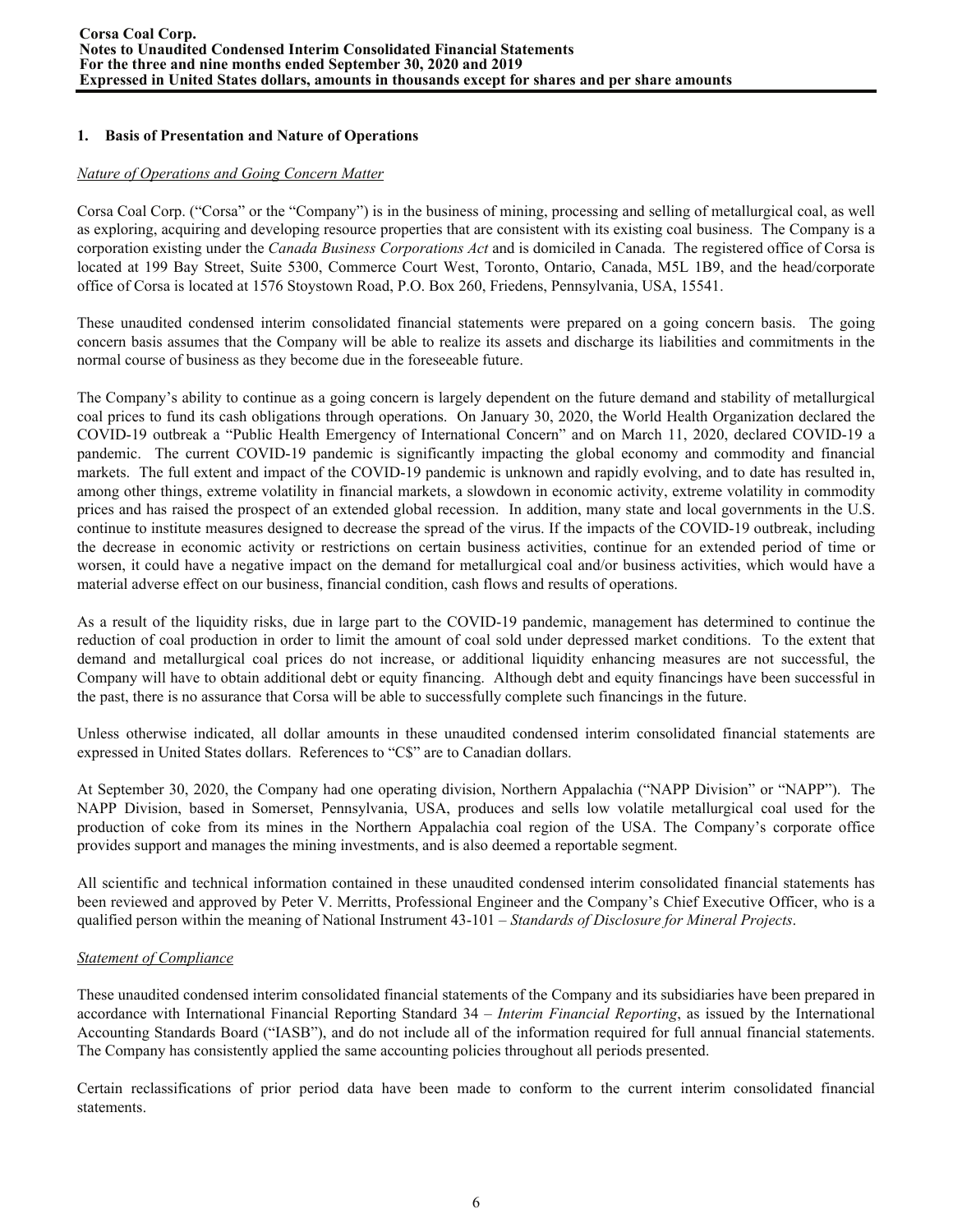These unaudited condensed interim consolidated financial statements are intended to be read in conjunction with the Company's audited consolidated financial statements for the year ended December 31, 2019 and the related notes thereto.

These unaudited condensed interim consolidated financial statements were authorized by the Board of Directors of the Company on November 5, 2020.

#### *Basis of Measurement*

These unaudited condensed interim consolidated financial statements have been prepared on a historical cost basis except for certain financial assets and liabilities which are measured at fair value.

### *Future accounting pronouncements*

No new standards, interpretations, amendments and improvements to existing standards issued by the IASB or the International Financial Reporting Interpretations Committee that will impact the Company's financial statements and are mandatory for future accounting periods have been issued. Updates that are not applied or are not consequential to the Company have been excluded.

# **2. Financial Instruments**

The Company's financial instruments consist of cash, restricted cash and investments, accounts receivable, accounts payable and accrued liabilities, lease liabilities, Revolving Credit Facility (as defined herein), loan payable in connection with the  $36<sup>th</sup>$ Street Facility (as defined herein), loan payable in connection with the Paycheck Protection Program (as defined herein) and other liabilities.

### *Financial risk management*

The Company is exposed, in varying degrees, to a variety of financial instrument related risks as described below.

# *Credit Risk*

Credit risk is the risk that one party to a financial instrument will fail to discharge an obligation and cause the other party to incur a financial loss. The Company is exposed to credit risk from its operating activities (primarily trade receivables) and from its financing activities, including deposits with banks and financial institutions. These deposit accounts are held with high credit quality institutions in Canada and the United States. Restricted cash consists of certificates of deposit and interestbearing securities invested with highly rated financial institutions.

Customer credit risk is managed by the Company's established policy, procedures and control relating to customer credit risk management. The Company trades only with recognized creditworthy third parties who are subject to credit verification procedures, and often times are backed by letters of credit or trade credit insurance. In addition, outstanding receivable balances are regularly monitored on an ongoing basis. The Company has not recorded any allowance for credit losses for the three and nine months ended September 30, 2020 and 2019.

At September 30, 2020 and December 31, 2019, the Company had four and seven customers, respectively, that owed the Company more than \$1,000 each and accounted for approximately 81% and 94%, respectively, of total accounts receivable. There were no customers with a balance greater than \$10,000 at September 30, 2020 and December 31, 2019. At September 30, 2020 and December 31, 2019, 67% and 89%, respectively, of the Company's total accounts receivables were covered by letters of credit and other forms of credit insurance.

# *Commodity Risk*

The value of the Company's mineral properties is related to the price of metallurgical coal and the outlook for this commodity, which is beyond the control of the Company.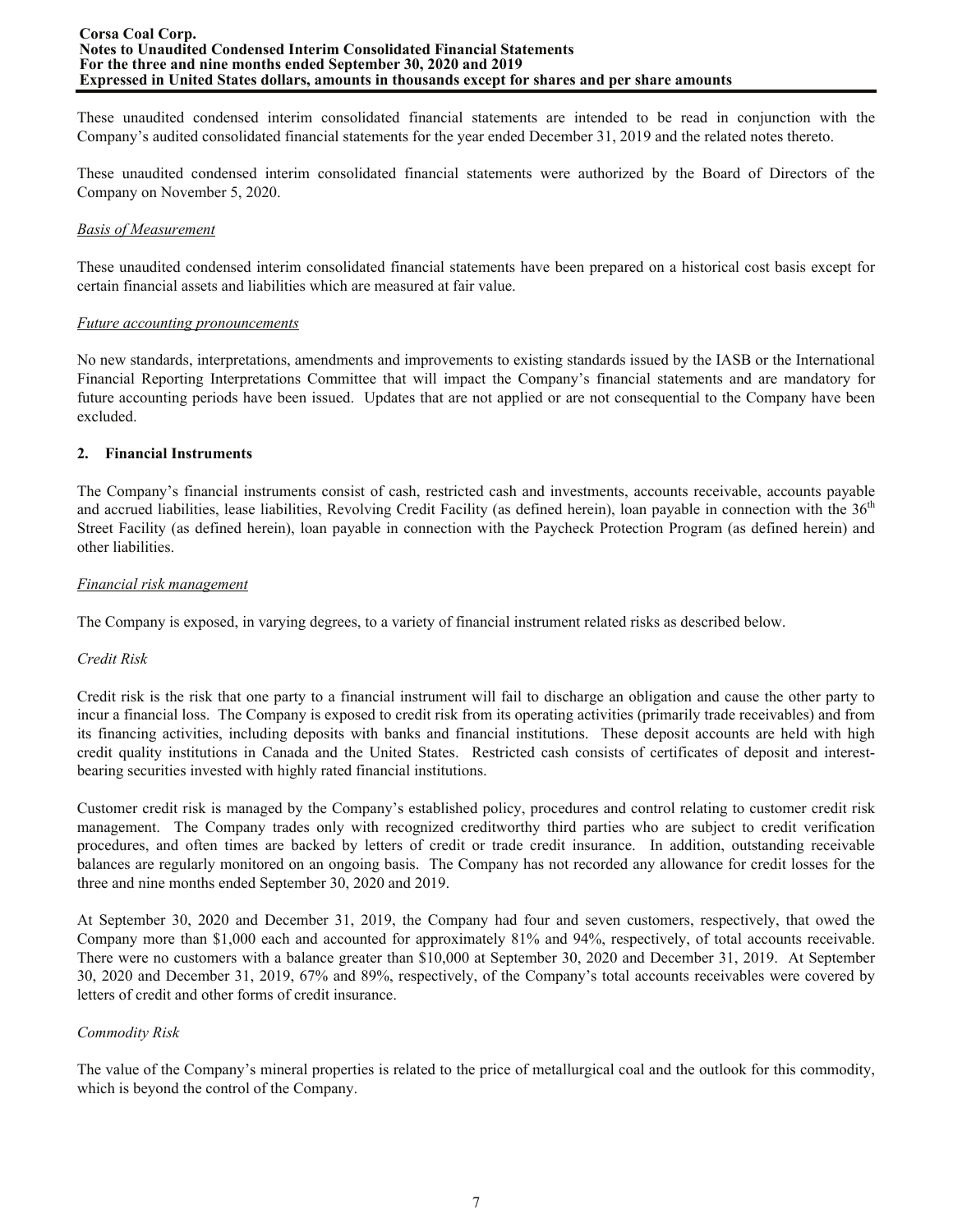# *Liquidity Risk*

Liquidity risk is the risk that the Company will not be able to meet its financial obligations as they become due. At September 30, 2020, the Company had a consolidated cash balance of \$2,788, consolidated working capital of \$2,830 and availability under the Revolving Credit Facility of \$11,338. The future operations of the Company are dependent on the continued generation of positive cash flows from operations which is dependent on the future demand and price for metallurgical coal. The Company plans to utilize expected operating cash flows to service the Company's debt obligations.

If our cash flows from operations are less than we require, we may need to incur additional debt or issue additional equity. From time-to-time we may need to access the long-term and short-term capital markets to obtain financing. Although we believe we can currently finance our operations on acceptable terms and conditions, our access to, and the availability of, financing on acceptable terms and conditions in the future will be affected by many factors, including the liquidity of the overall capital markets, the current state of the global economy and restrictions in our existing debt agreements and any other future debt agreements. There can be no assurance that we will have or continue to have access to the capital markets on terms acceptable to us.

The Company's commitments based on contractual terms are as follows:

|                                                   | Carrying     |                        |                  |        |                        |               |         |               |        |  |  |
|---------------------------------------------------|--------------|------------------------|------------------|--------|------------------------|---------------|---------|---------------|--------|--|--|
|                                                   | Value at     | Payments due by period |                  |        |                        |               |         |               |        |  |  |
|                                                   | Sept. 30,    |                        | <b>Less Than</b> |        | 1 to                   |               |         | After 5       |        |  |  |
|                                                   | 2020         | <b>Total</b>           | 1 Year           |        | 3 Years                |               | 5 Years |               | Years  |  |  |
| Accounts payable and accrued expenses             | \$<br>11,374 | 11,374<br>\$.          | <sup>\$</sup>    | 11,374 | <sup>\$</sup>          | <sup>\$</sup> |         | <sup>\$</sup> |        |  |  |
| Lease liabilities                                 | 4,508        | 4,508                  |                  | 1,369  | 2,436                  |               | 703     |               |        |  |  |
| <b>Revolving Credit Facility</b>                  |              |                        |                  |        |                        |               |         |               |        |  |  |
| Loan payable                                      | 8,951        | 9,049                  |                  | 4,002  | 5,047                  |               |         |               |        |  |  |
| PPP loan payable                                  | 1,126        | 1,126                  |                  | 513    | 613                    |               |         |               |        |  |  |
| Other liabilities                                 | 7,135        | 7,147                  |                  | 1,834  | 2,106                  |               | 2,106   |               | 1,101  |  |  |
| Asset retirement obligations - reclamation        | 33,318       | 33,318                 |                  | 2,143  | 4,027                  |               | 6,595   |               | 20,553 |  |  |
| Asset retirement obligations - water<br>treatment | 24,401       | 24,401                 |                  | 1,276  | 2,566                  |               | 2,578   |               | 17,981 |  |  |
| Purchase order firm commitments                   |              | 567                    |                  | 567    |                        |               |         |               |        |  |  |
| Water treatment trust funding                     |              | 1,345                  |                  | 1,345  |                        |               |         |               |        |  |  |
| Reclamation bond restricted cash deposits         |              | 8,558                  |                  | 1,000  | 2,000                  |               | 2,000   |               | 3,558  |  |  |
| Operating leases and other obligations            |              | 13                     |                  | 12     |                        |               |         |               |        |  |  |
| Total                                             | \$<br>90,813 | \$101,406              |                  | 25,435 | 18,796<br><sup>S</sup> | $\mathbb{S}$  | 13,982  | $\mathbb{S}$  | 43,193 |  |  |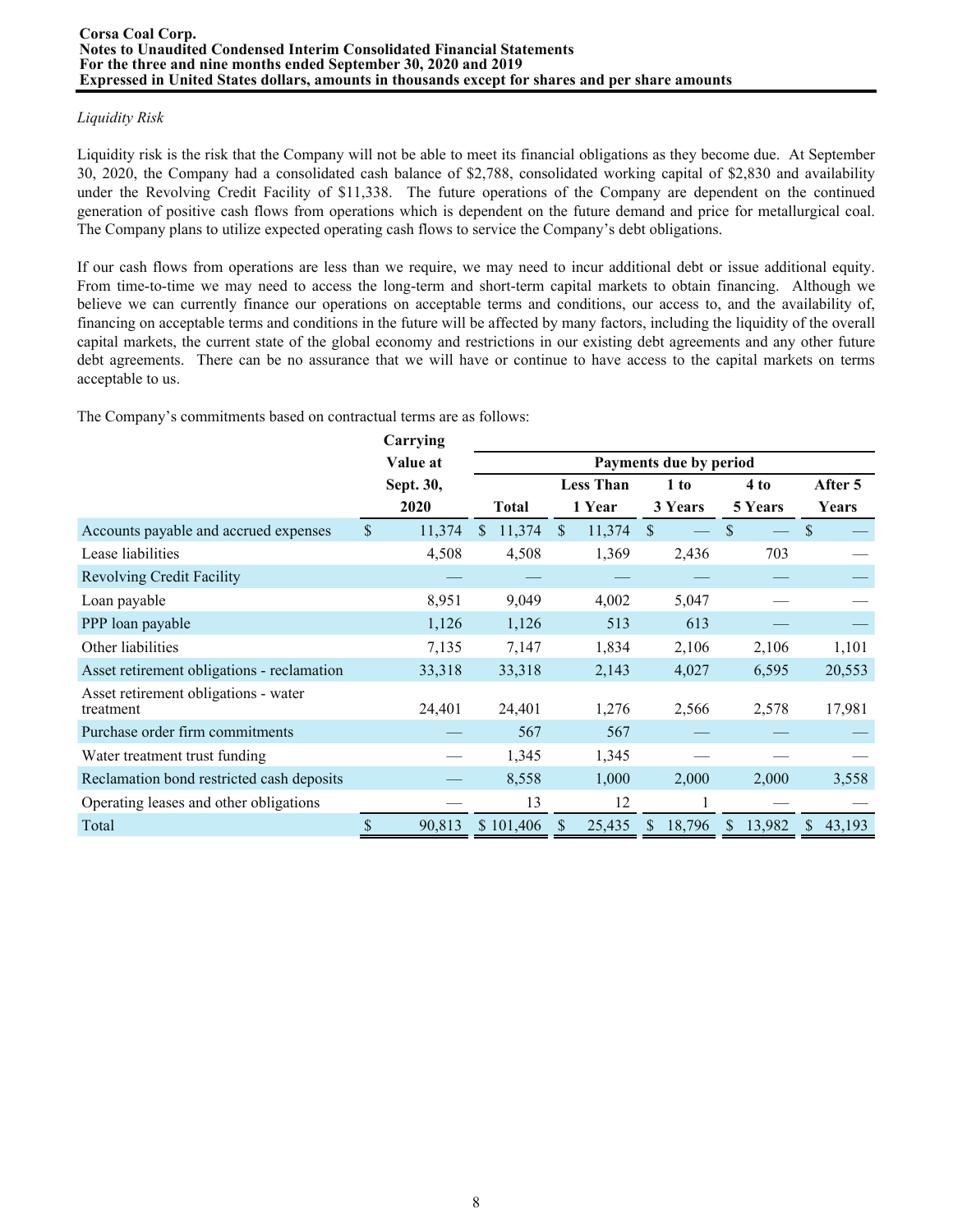# *Fair Value*

The estimated fair values of all financial instruments approximate their respective carrying values except for the loans payable in connection with the 36<sup>th</sup> Street Facility and the Paycheck Protection Program. The loan payables are carried at amortized cost and the carrying amount and fair value is presented below:

|                                          | <b>September 30, 2020</b> |   |                   | <b>December 31, 2019</b> |          |  |                   |  |
|------------------------------------------|---------------------------|---|-------------------|--------------------------|----------|--|-------------------|--|
|                                          | Carrying                  |   |                   |                          | Carrying |  |                   |  |
|                                          | Amount                    |   | <b>Fair Value</b> |                          | Amount   |  | <b>Fair Value</b> |  |
| Loan payable - $36th$ Street Facility    | 8.951                     |   | 9.048             |                          | 10.858   |  | 11,074            |  |
| Paycheck Protection Program loan payable | 1.126                     |   | 993               |                          |          |  |                   |  |
|                                          | 10.077                    | S | 10.041            |                          | 10,858   |  | 11,074            |  |

The fair value of the loan payables were determined by discounting the future contractual cash flows at a discount rate that represents an approximation of the borrowing rates presently available to the Company which was 13.5% and 10.0% at September 30, 2020 and December 31, 2019, respectively. Management's estimate of the fair value of the loan payables are classified as level 2 in the fair value hierarchy, as explained below.

# *Fair value hierarchy*

Fair value is the price that would be received to sell an asset or paid to transfer a liability in an ordinary transaction between market participants at the measurement date.

The fair value hierarchy categorizes into three levels the inputs in valuation techniques used to measure fair value. The fair value hierarchy gives the highest priority to quoted prices (unadjusted) in active markets for identical assets or liabilities (Level 1 inputs) and the lowest priority to unobservable inputs (Level 3 inputs).

Level 1 inputs are quoted market prices (unadjusted) in active markets for identical assets or liabilities that the entity can access at the measurement date.

Level 2 inputs are those other than quoted market prices in active markets, which are observable for the asset or liability, either directly or indirectly, such as inputs derived from market prices.

Level 3 inputs are unobservable inputs for the asset or liability.

The following table provides an analysis of the Company's financial instruments that are measured subsequent to initial recognition at fair value, grouped into Level 1 to 3 based on a degree to which the inputs used to determine the fair value are observable.

|                                 | <b>September 30, 2020</b> |        |                |  |                | December 31, 2019 |   |                |  |
|---------------------------------|---------------------------|--------|----------------|--|----------------|-------------------|---|----------------|--|
|                                 | <b>Level 1</b>            |        | <b>Level 2</b> |  | <b>Level 1</b> |                   |   | <b>Level 2</b> |  |
| Cash                            |                           | 2,788  |                |  |                | 4.296             | Φ |                |  |
| Restricted cash and investments |                           | 38,018 |                |  |                | 37,166            |   |                |  |
|                                 |                           | 40.806 | Φ              |  |                | 41.462            | J |                |  |

At September 30, 2020 and December 31, 2019, the Company had no financial instruments which used Level 3 fair value measurements.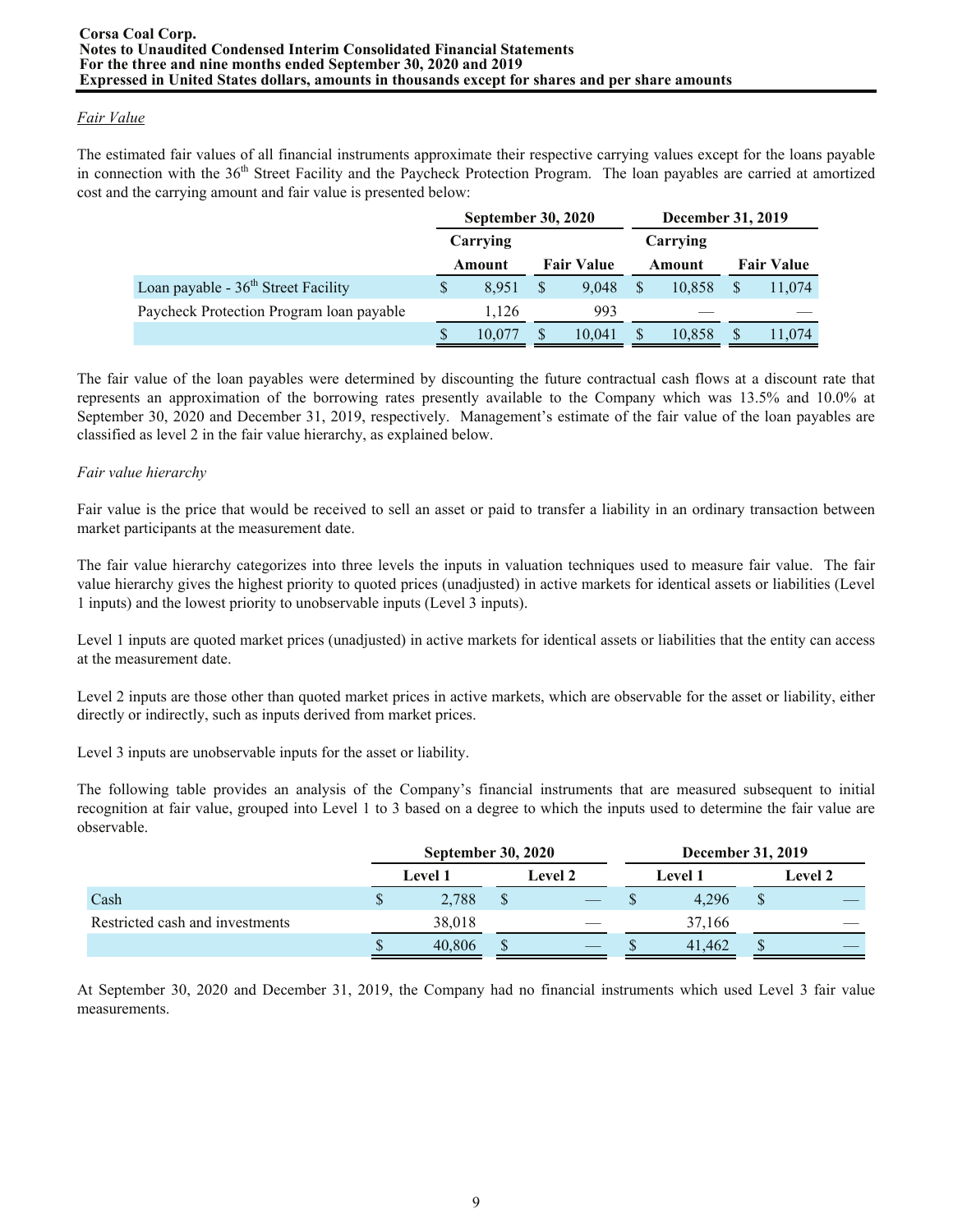# **3. Accounts receivable**

Accounts receivable consist of the following:

|                              |   | September 30, | December 31, |
|------------------------------|---|---------------|--------------|
|                              |   | 2020          | 2019         |
| Trade receivables            | S | 12,998        | 28,387       |
| Income tax refundable credit |   |               | 689          |
| Other                        |   | 399           | 216          |
|                              |   | 13.397        | 29,292       |

The Company has not recorded any allowance for credit losses for the periods presented above.

# **4. Inventories**

Inventories consist of the following:

|                       |        | September 30,<br>2020 | December 31,<br>2019 |        |  |
|-----------------------|--------|-----------------------|----------------------|--------|--|
| Metallurgical coal    |        |                       |                      |        |  |
| Clean coal stockpiles | ¢<br>J | 1,202                 | S                    | 4,536  |  |
| Raw coal stockpiles   |        | 1,724                 |                      | 1,365  |  |
|                       |        | 2,926                 |                      | 5,901  |  |
|                       |        |                       |                      |        |  |
| Parts and supplies    |        | 4,649                 |                      | 4,576  |  |
|                       |        | 7,575                 |                      | 10,477 |  |

# **5. Restricted cash and investments**

Restricted cash and investments consists of the following:

|                                             | September 30, |   | December 31, |
|---------------------------------------------|---------------|---|--------------|
|                                             | 2020          |   | 2019         |
| Water treatment trust funds (a)             | 26,920        | S | 27,568       |
| Collateral posted for reclamation bonds (b) | 6,664         |   | 5,483        |
| Workers' compensation trust funds (c)       | 4,423         |   | 4,104        |
| Other restricted deposits                   | 11            |   |              |
|                                             | 38,018        |   | 37,166       |

- (a) The Company has signed certain agreements with U.S. environmental and regulatory agencies which require the perpetual monitoring and treatment of water in areas where the Company is operating or has operated in the past. As a result of these agreements, the Company was required to establish separate trust funds to ensure water treatment activities would continue after the Company ceased operating in the affected areas. The cash is invested in fixed income and equities and income earned on such funds, under certain circumstances, may be used by the Company to pay for certain water treatment costs once the trust funds have been fully funded. As of September 30, 2020, the Company is required to contribute an additional \$1,345 in the next twelve months to fully fund the remaining unfunded trust.
- (b) The Company is required to post bonds to ensure reclamation is completed on its mining properties as required under U.S. state and federal regulations. The Company has agreements with insurers to provide these bonds. The cash collateral is invested in certificates of deposit that are insured by the U.S. Federal Deposit Insurance Corporation and are held in escrow, fixed income and equities. In January 2020, in connection with a request for a bond increase, the Company's previous surety bond provider, which had issued approximately \$59,000 of reclamation and other bonds,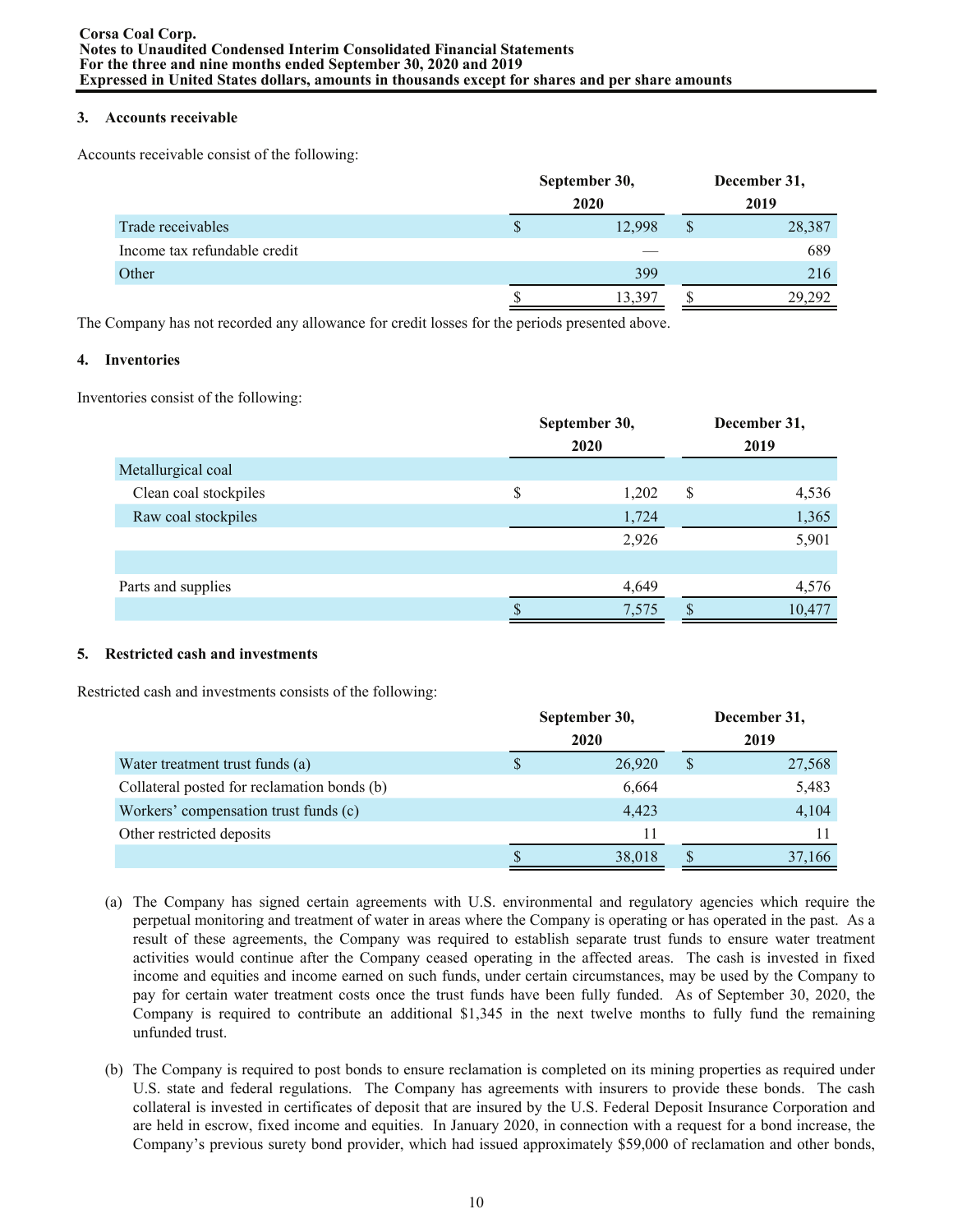required a substantial increase in the restricted cash posted as collateral against these bonds as well as the new bond. Due to the request for additional collateral, the Company entered into an agreement with a new surety bond provider to replace all of its existing reclamation and other bonds, as well as to issue the new bond at a future date when required. The new agreement required the transfer of the existing collateral of \$5,000, an initial deposit of \$1,000 and requires quarterly installment payments of \$250 to increase the level of cash collateral over time to reach the target set by the new surety of 25% of the issued bond amount.

(c) The Company has established separate trust funds with its insurance carriers to pay potential awards and claims related to workers' compensation claims.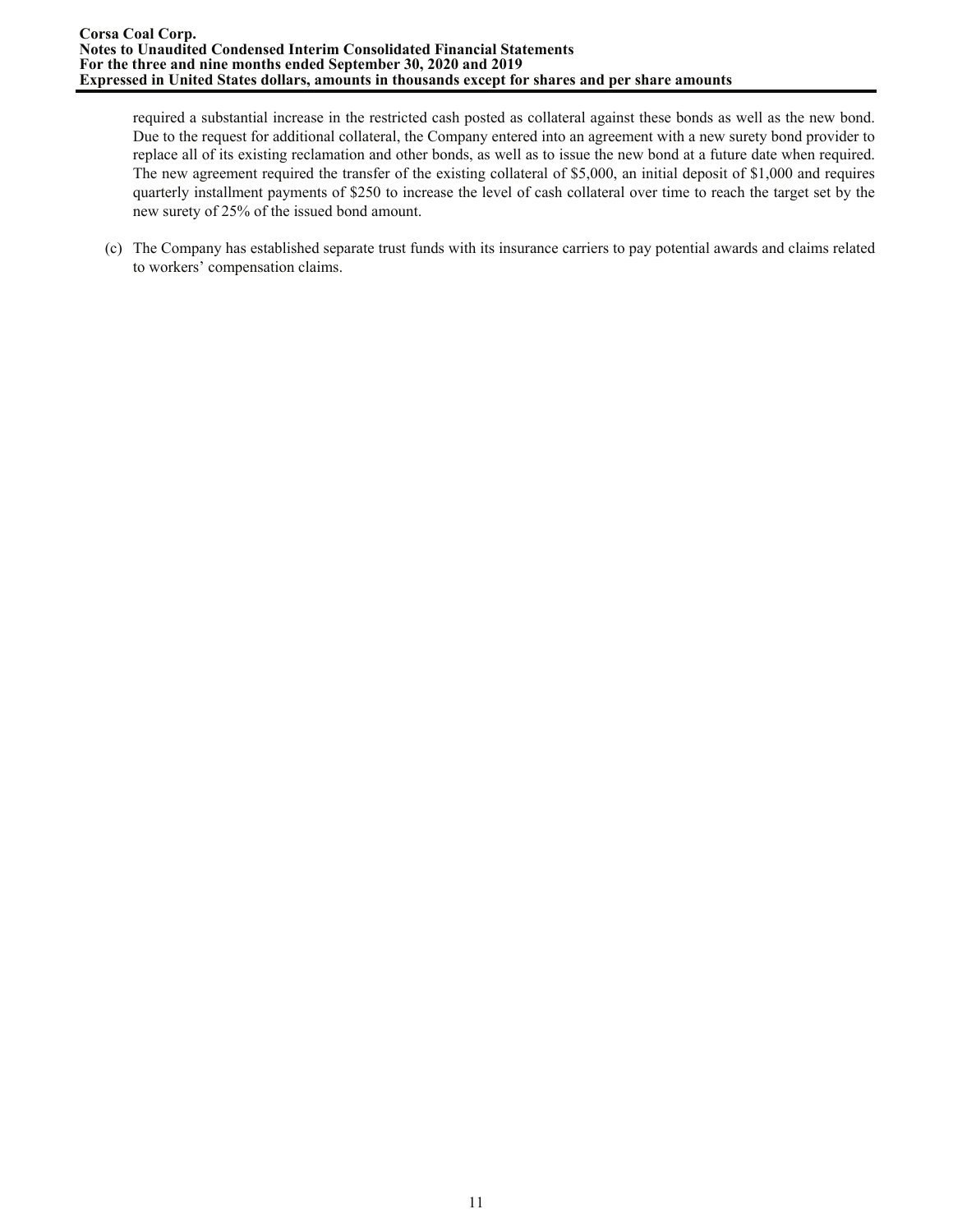## **6. Property, plant and equipment**

Property, plant and equipment consists of the following:

|                                     |               | <b>Mineral</b> |                        | <b>Plant</b> and |                           |              |
|-------------------------------------|---------------|----------------|------------------------|------------------|---------------------------|--------------|
|                                     |               | Properties (a) |                        | Equipment        |                           | <b>Total</b> |
| Cost                                |               |                |                        |                  |                           |              |
| Balance - January 1, 2019           | \$            | 156,410        | $\mathcal{S}$          | 157,733          | \$                        | 314,143      |
| <b>Additions</b>                    |               |                |                        | 10,121           |                           | 10,121       |
| Capitalized development costs       |               | 54             |                        |                  |                           | 54           |
| Change in reclamation provision     |               | 5,271          |                        |                  |                           | 5,271        |
| ROU asset termination               |               |                |                        | (1, 134)         |                           | (1, 134)     |
| Disposals                           |               | (2,827)        |                        | (14,207)         |                           | (17, 034)    |
| <b>Balance - December 31, 2019</b>  |               | 158,908        |                        | 152,513          |                           | 311,421      |
| Additions                           |               |                |                        | 2,992            |                           | 2,992        |
| Capitalized development costs       |               | 267            |                        |                  |                           | 267          |
| Disposals                           |               |                |                        | (391)            |                           | (391)        |
| Balance - September 30, 2020        | \$            | 159,175        | $\mathbb{S}$           | 155,114          | $\mathbb S$               | 314,289      |
|                                     |               |                |                        |                  |                           |              |
| <b>Accumulated Amortization</b>     |               |                |                        |                  |                           |              |
| Balance - January 1, 2019           | $\mathbb{S}$  | (25, 235)      | $\mathcal{S}$          | (97, 303)        | $\boldsymbol{\mathsf{S}}$ | (122, 538)   |
| Amortization                        |               | (8,750)        |                        | (17, 248)        |                           | (25,998)     |
| ROU asset termination               |               |                |                        | 127              |                           | 127          |
| Disposals                           |               | 2,827          |                        | 13,890           |                           | 16,717       |
| <b>Balance - December 31, 2019</b>  |               | (31, 158)      |                        | (100, 534)       |                           | (131,692)    |
| Amortization                        |               | (4,942)        |                        | (10,780)         |                           | (15, 722)    |
| Asset impairment (b)                |               | (30,205)       |                        | (11, 479)        |                           | (41, 684)    |
| Disposals                           |               |                |                        | 391              |                           | 391          |
| <b>Balance - September 30, 2020</b> | $\mathcal{S}$ | (66,305)       | $\mathcal{S}$          | (122, 402)       | $\mathbb{S}$              | (188, 707)   |
| <b>Net Book Value</b>               |               |                |                        |                  |                           |              |
| December 31, 2019                   | \$            | 127,750        | \$                     | 51,979           | \$                        | 179,729      |
| September 30, 2020                  | $\frac{1}{3}$ | 92,870         | $\sqrt{\frac{2}{\pi}}$ | 32,712           |                           | 125,582      |

(a) Mineral properties include the cost of obtaining the mineral and surface rights required to conduct mining operations. The two types of lease rights in the states of Maryland and Pennsylvania are surface rights, which provide access to the surface of a specific property, and mineral rights, which provide the right to extract the minerals from a specific property. The Company either purchases outright or leases these rights from various owners specific to each property. Mineral and surface rights which are leased are subject to royalty payments to the various owners based on the tons of coal extracted from that specific property. Royalty rates on leased mineral rights can range from 5% to 16%, although they typically range from 6% to 7%, of the selling price of the coal. Mineral and surface rights which are owned by the Company are not subject to royalties.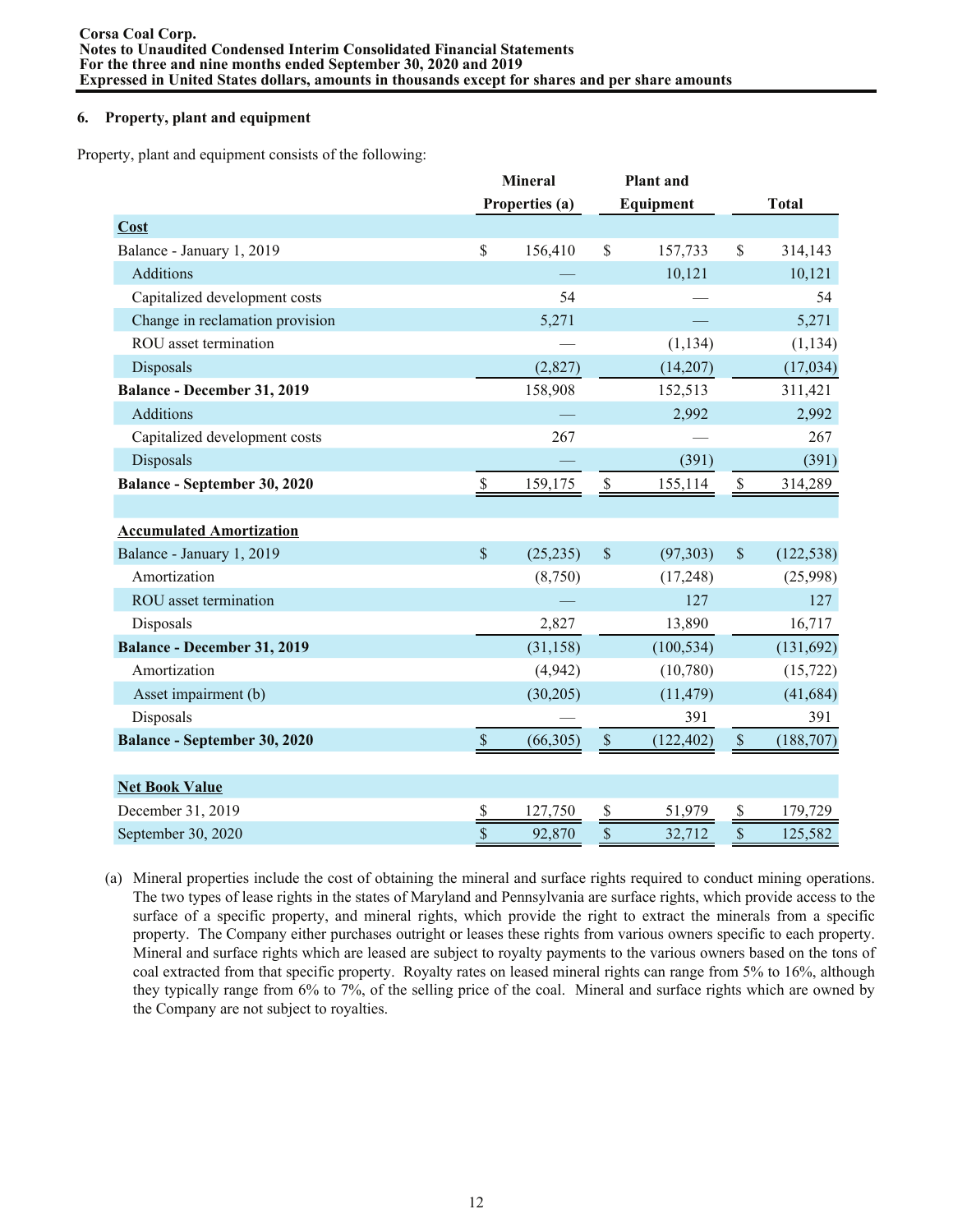(b) A triggering event was identified as a result of the continued deterioration of both the domestic and export metallurgical coal markets, driven in large part by the COVID-19 pandemic. Accordingly, an impairment charge of \$41,684 was recognized in cost of sales in the condensed interim consolidated statements of operations and comprehensive income (loss), reducing the carrying values of mineral properties and plant and equipment. The impairment loss reflected a strategic review of the NAPP Division performed by management, which resulted in an impairment analysis of the recoverable amount of the division's assets.

### *Key Assumptions*

The recoverable amount of the NAPP Cash Generating Unit ("CGU") was \$128,176 and was determined based on the fair value less cost of disposal ("FVLCD") using discounted cash flow projections. Key assumptions used in the calculation of recoverable amounts include discount rates, coal prices, future timing of production, including the date when a mineral property can be brought into production, the expected cost to produce coal, future care and maintenance and operating costs.

The assumed metallurgical coal prices used to determine the FVLCD were in a price range from \$59-\$110 per ton free-on-board at the Company's preparation plant for the period from the remainder of 2020 through 2041. The discount rate used of 14.8% was based on the Company's estimated weighted-average cost of capital for discounting the cash flow projections. Management's estimate of the FVLCD of the NAPP Division is classified as level 3 in the fair value hierarchy.

### *Sensitivity Assumptions*

The projected cash flows and estimated FVLCD can be affected by any one or more changes in the estimates used. Changes in coal prices and discount rates have the greatest impact on value, where a 1% change impacts the FVLCD as follows:

|                                                             | <b>Change to FVLCD</b> |  |         |  |                                    |  |        |  |  |  |  |  |  |
|-------------------------------------------------------------|------------------------|--|---------|--|------------------------------------|--|--------|--|--|--|--|--|--|
| 1% Decrease in 1% Increase in 1% Increase in 1% Decrease in |                        |  |         |  |                                    |  |        |  |  |  |  |  |  |
| <b>Coal Prices</b><br><b>Coal Prices</b>                    |                        |  |         |  | <b>Discount Rate</b> Discount Rate |  |        |  |  |  |  |  |  |
| <sup>S</sup>                                                | $(9,314)$ \$           |  | 9.314 S |  | $(10,666)$ \$                      |  | 11,965 |  |  |  |  |  |  |

# **7. Accounts Payable and Accrued Liabilities**

Accounts payable and accrued liabilities consists of the following:

|                           | September 30, | December 31, |
|---------------------------|---------------|--------------|
|                           | 2020          | 2019         |
| Trade payables            | 5,410         | \$<br>7,595  |
| Purchased coal payables   | 59            | 2,804        |
| Freight payables          | 2,485         | 6,078        |
| Other accrued liabilities | 3,420         | 6,075        |
|                           | 11,374        | 22,552       |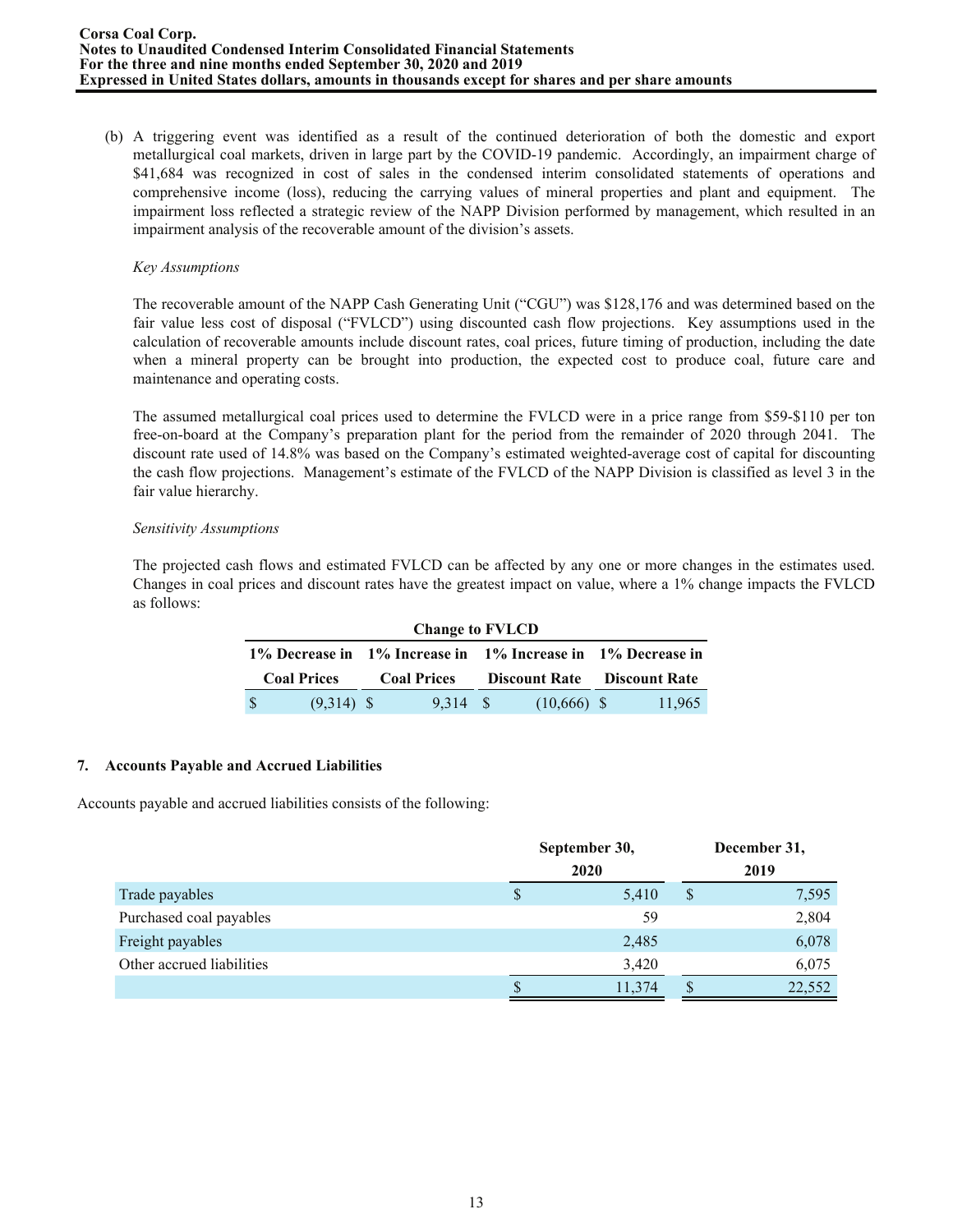# **8. Lease Liabilities**

Lease liabilities consists of the following:

|                                    |                      |                      | September 30, | December 31, |
|------------------------------------|----------------------|----------------------|---------------|--------------|
|                                    | <b>Interest Rate</b> | <b>Maturity</b>      | 2020          | 2019         |
| Equipment - Preparation Plant (a)  | $11.0\%$             | September 2023       | 840           | 1,005        |
| Equipment - Preparation Plant (a)  | $11.0\%$             | December 2021        | 264           | 403          |
| Equipment - Surface                | $10.8\%$ to $11\%$   | May 2022 - July 2025 | 3,380         | 2,084        |
| Equipment - Information Technology | 11.0%                | <b>July 2023</b>     | 24            | 29           |
| Balance, end of period             |                      |                      | 4,508         | 3,521        |
| Less: Current portion              |                      |                      | (1,369)       | (957)        |
| Total long-term lease liabilities  |                      |                      | 3,139         | 2,564        |

(a) Contingent rent related to these lease obligations is payable if the equipment exceeds certain operating levels. The contingent rent recognized in the three and nine months ended September 30, 2020 was income of \$64 and \$65, respectively. The contingent rent recognized in the three and nine months ended September 30, 2019 was expense of \$12 and \$94, respectively. Contingent rent is included in cost of sales in the condensed interim consolidated statements of operations and comprehensive income (loss).

Lease liabilities are payable as follows:

| Less than 1 year                    | 1,789 |
|-------------------------------------|-------|
| 1-3 years                           | 2,844 |
| 4-5 years                           | 755   |
| Thereafter                          |       |
| Total payments                      | 5,388 |
| Less: Amounts representing interest | (880) |
| Total finance lease obligations     | 4,508 |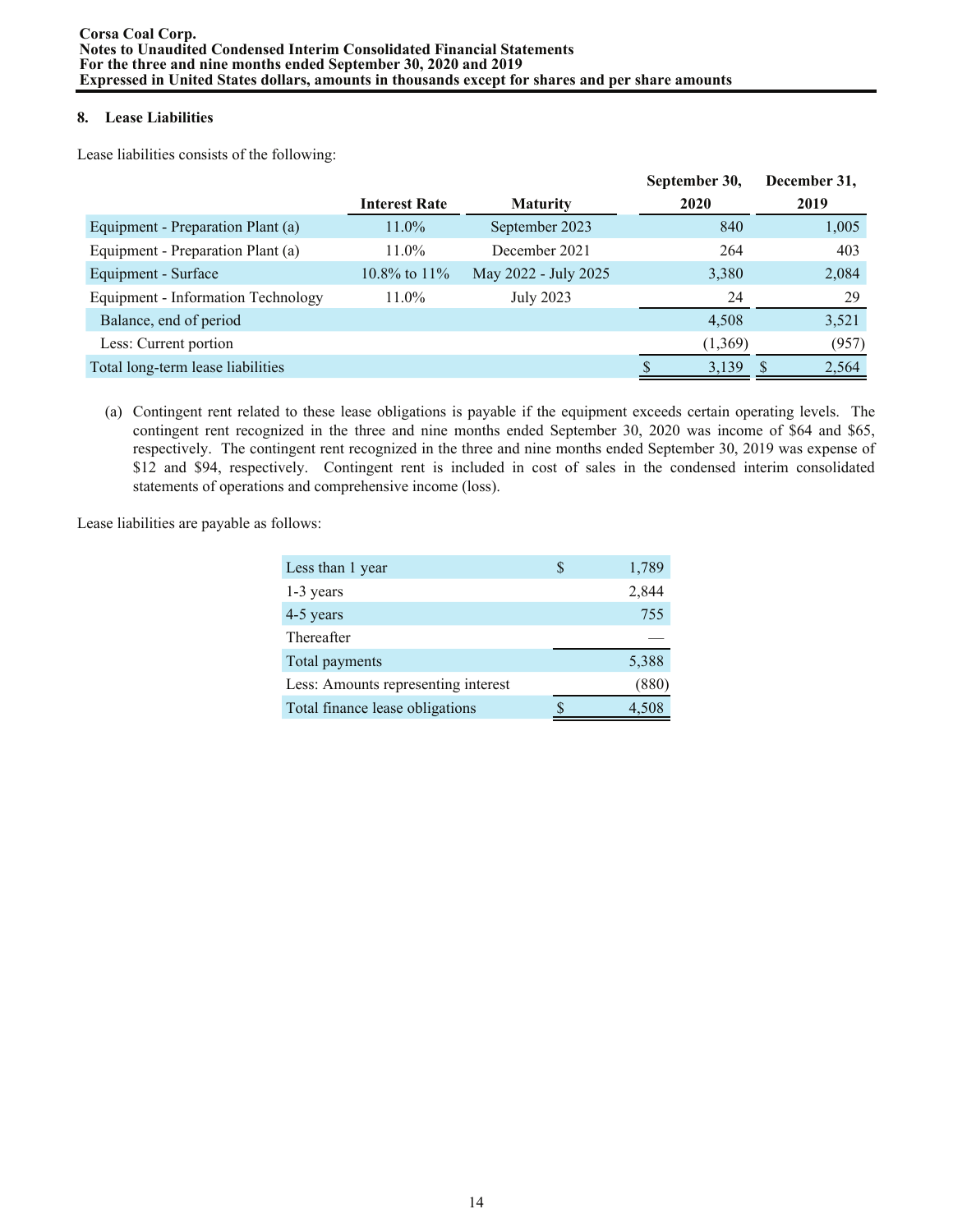For the three and nine months ended September 30, 2020 and 2019, interest expense, which is included in net finance expense in the condensed interim consolidated statements of operations and comprehensive income (loss) and total cash outflows related to lease liabilities were as follows:

|                                                  |               |  |               | For the three months ended For the nine months ended |           |  |       |  |
|--------------------------------------------------|---------------|--|---------------|------------------------------------------------------|-----------|--|-------|--|
|                                                  | September 30, |  | September 30, |                                                      |           |  |       |  |
|                                                  | 2020          |  | 2019          |                                                      | 2020      |  | 2019  |  |
| Interest expense related to lease liabilities    | 121           |  | 130.          |                                                      | 322       |  | 388   |  |
| Total cash outflows related to lease liabilities | 426 S         |  | 921           |                                                      | 1 1 1 8 1 |  | 2,651 |  |

The expense relating to leases of low value assets was not material.

Right-of-use assets, which are included in property, plant and equipment, net, in the condensed interim consolidated balance sheets, consist of the following:

|                                 |               |               |         |               | Equipment |               |                |               |      |               | Office   |                           |              |
|---------------------------------|---------------|---------------|---------|---------------|-----------|---------------|----------------|---------------|------|---------------|----------|---------------------------|--------------|
|                                 | U/G           |               | Plant   |               | Plant     |               | <b>Surface</b> |               | IT   |               | Lease    |                           | <b>Total</b> |
| <b>Gross Right-of Use Asset</b> |               |               |         |               |           |               |                |               |      |               |          |                           |              |
| Balance - January 1, 2019       | 22,045<br>\$  | \$            | 1,696   | \$            | 2,200     | \$            | 838            | \$            | 37   | \$            |          | \$                        | 26,816       |
| IFRS 16 adoption                |               |               |         |               |           |               |                |               |      |               | 1,193    |                           | 1,193        |
| Accrued lease payments          |               |               |         |               |           |               |                |               |      |               | (59)     |                           | (59)         |
| Additions                       |               |               |         |               |           |               | 1,682          |               |      |               |          |                           | 1,682        |
| ROU asset termination           |               |               |         |               |           |               |                |               |      |               | (1, 134) |                           | (1, 134)     |
| ROU asset transfer              | (22,045)      |               |         |               |           |               |                |               |      |               |          |                           | (22, 045)    |
| Balance - December 31, 2019     |               |               | 1,696   |               | 2,200     |               | 2,520          |               | 37   |               |          |                           | 6,453        |
| Additions                       |               |               |         |               |           |               | 1,782          |               |      |               |          |                           | 1,782        |
| Balance - September 30, 2020    | $\mathcal{S}$ |               | 1,696   | \$            | 2,200     | S             | 4,302          |               | 37   | S             |          | S                         | 8,235        |
|                                 |               |               |         |               |           |               |                |               |      |               |          |                           |              |
| <b>Accumulated Amortization</b> |               |               |         |               |           |               |                |               |      |               |          |                           |              |
| Balance - January 1, 2019       | \$(21,494)    | $\mathsf{\$}$ | (678)   | $\mathcal{S}$ | (177)     | \$            | (105)          | $\mathcal{S}$ | (3)  | $\mathcal{S}$ |          | $\boldsymbol{\mathsf{S}}$ | (22, 457)    |
| Amortization                    | (413)         |               | (339)   |               | (426)     |               | (397)          |               | (8)  |               | (127)    |                           | (1,710)      |
| ROU asset termination           |               |               |         |               |           |               |                |               |      |               | 127      |                           | 127          |
| ROU asset transfer              | 21,907        |               |         |               |           |               |                |               |      |               |          |                           | 21,907       |
| Balance - December 31, 2019     |               |               | (1,017) |               | (603)     |               | (502)          |               | (11) |               |          |                           | (2,133)      |
| Amortization                    |               |               | (254)   |               | (319)     |               | (547)          |               | (6)  |               |          |                           | (1, 126)     |
| Balance - September 30, 2020    | $\mathcal{S}$ |               | (1,271) | <sup>\$</sup> | (922)     | S             | (1,049)        | \$            | (17) |               |          | \$                        | (3,259)      |
|                                 |               |               |         |               |           |               |                |               |      |               |          |                           |              |
| <b>Net Book Value</b>           |               |               |         |               |           |               |                |               |      |               |          |                           |              |
| December 31, 2019               | S             |               | 679     | \$            | 1,597     | S             | 2,018          | S             | 26   |               |          | S                         | 4,320        |
| September 30, 2020              | \$            | \$            | 425     | \$            | 1,278     | <sup>\$</sup> | 3,253          | \$            | 20   | \$            |          | \$                        | 4,976        |

For the three and nine months ended September 30, 2020, amortization expense of \$416 and \$1,126, respectively, related to the right-of-use assets, is included in cost of sales in the condensed interim consolidated statements of operations and comprehensive income (loss). For the three and nine months ended September 30, 2019, amortization expense of \$457 and \$1,301, respectively, related to the right-of-use assets, is included in cost of sales in the condensed interim consolidated statements of operations and comprehensive income (loss).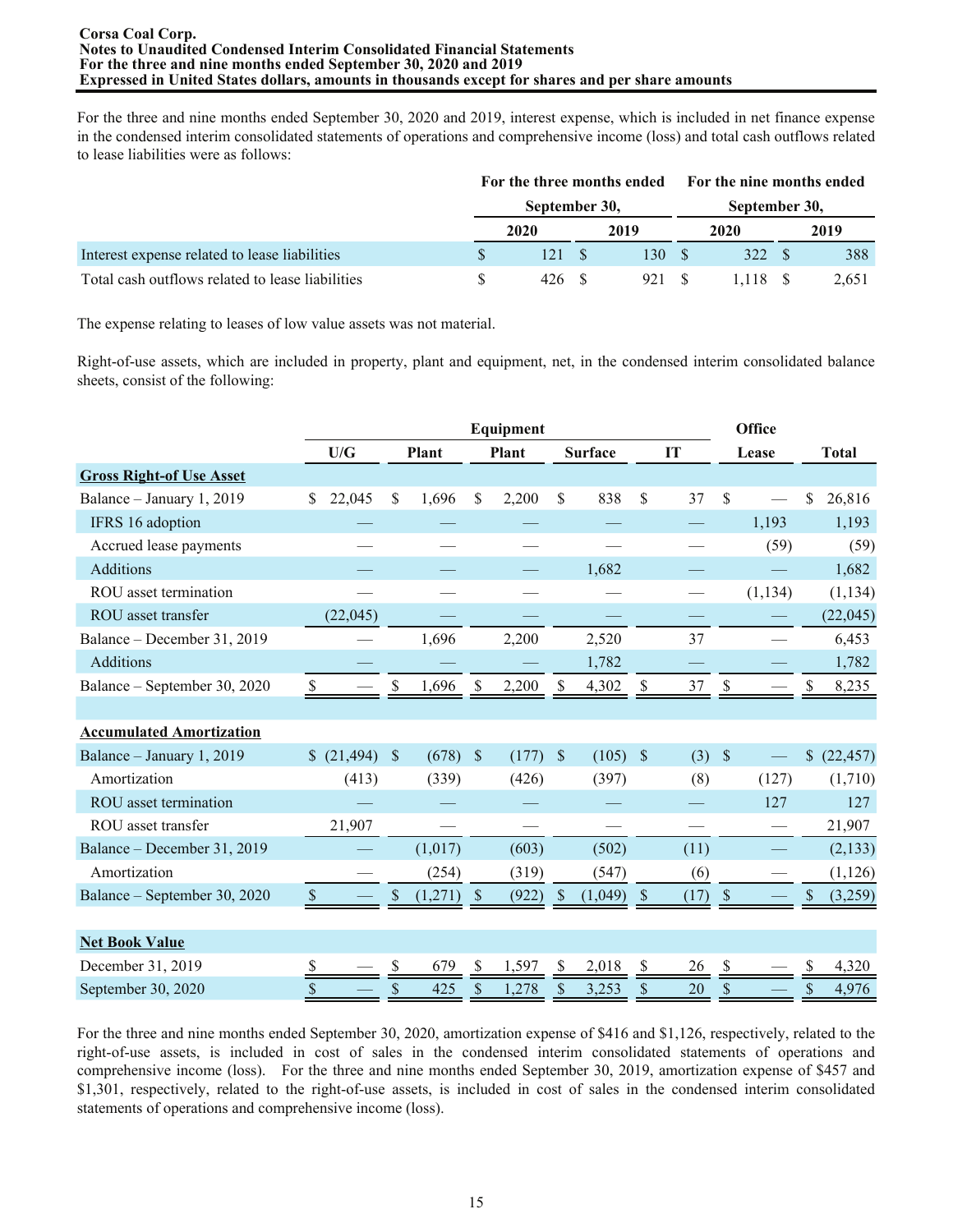# **9. Debt**

# **Revolving Credit Facility**

On August 16, 2019, certain wholly-owned subsidiaries of the Company, as borrowers, entered into a three-year credit and security agreement (the "Credit Agreement") with KeyBank National Association ("KeyBank") for up to \$25 million (the "Revolving Credit Facility"). The Revolving Credit Facility bears interest at London Inter-Bank Offered Rate ("LIBOR") plus 350 basis points or the Base Rate plus 150 basis points. The Base Rate is the rate per annum equal to the highest of (i) the rate of interest established by KeyBank, from time-to-time, as its "prime rate," (ii) the Federal Funds Effective Rate, as defined in the Credit Agreement, in effect from time-to-time plus ½ of 1% per annum, and (iii) 100 basis points in excess of LIBOR for loans with an interest period of one month. The Revolving Credit Facility also includes a 0.50% unused facility fee. The Revolving Credit Facility contains customary financial covenants. In December 2019, the Company entered into an amendment to update the calculation period of the financial covenants. In connection with the arrangement and subsequent amendment of the Revolving Credit Facility, the Company paid a commitment fee, upfront fee and administration fees totaling \$403 which are included in prepaid expenses and other current assets and advance royalties and other assets in the consolidated balance sheets. The Revolving Credit Facility is secured against all currently owned and after acquired tangible and intangible assets of the borrowers and the guarantor. At September 30, 2020, the Company had no outstanding borrowings on the Revolving Credit Facility, a letter of credit had been issued to support historical workers compensation claims of \$890 and the Company had additional availability to borrow \$11,338. Total liquidity under the Revolving Credit Facility is subject to certain restrictions which include, among others, a percentage of accounts receivable and coal inventory. The Company was in compliance with all financial covenants at September 30, 2020.

# **Loan Payable**

On August 16, 2019, Wilson Creek Holdings, Inc. ("WCH"), as lessee, and the Company along with all of the subsidiaries of WCH, as guarantors, entered into a lease financing agreement with Key Equipment Finance, as lessor and assignor, and 36<sup>th</sup> Street Capital Partners, LLC, as assignee (" $36<sup>th</sup>$  Street"), for the sale and leaseback of various coal mining equipment (the "Leased Property") for a funding amount of \$12 million (the " $36<sup>th</sup>$  Street Facility" and together with the Revolving Credit Facility, the "New Credit Facilities"). The 36<sup>th</sup> Street Facility has an effective interest rate of 9.50%, a lease term of 48 months and contains customary financial covenants. In December 2019, the Company entered into an amendment to update the calculation period of the financial covenants. In connection with the 36<sup>th</sup> Street Facility, the Company paid certain fees in the amount of \$135. The  $36<sup>th</sup>$  Street Facility is secured by the Leased Property. The Company was in compliance with all financial covenants at September 30, 2020. Subsequent to September 30, 2020, WCH received notice from  $36<sup>th</sup>$  Street that a prepayment equal to \$1,190 is due as the result of the annual equipment appraisal covenant. The prepayment would be effective as of November 30, 2020 and accordingly, this amount is recognized in the current portion of the loan payable.

The New Credit Facilities replaced the \$25 million senior secured term credit facility with Sprott Resource Lending Corp. entered into on August 19, 2014 (the "Sprott Facility"), which was repaid using a portion of the proceeds from the New Credit Facilities. As a result of the Sprott Facility refinancing, the Company recognized a loss on debt extinguishment of \$1,238 which was included in other income and expense in the consolidated statements of operations and comprehensive income (loss) for the nine months ended September 30, 2019. The loss on debt extinguishment includes \$1,024 of expense related to the unamortized fees on the Sprott Facility and \$214 of related legal expenses.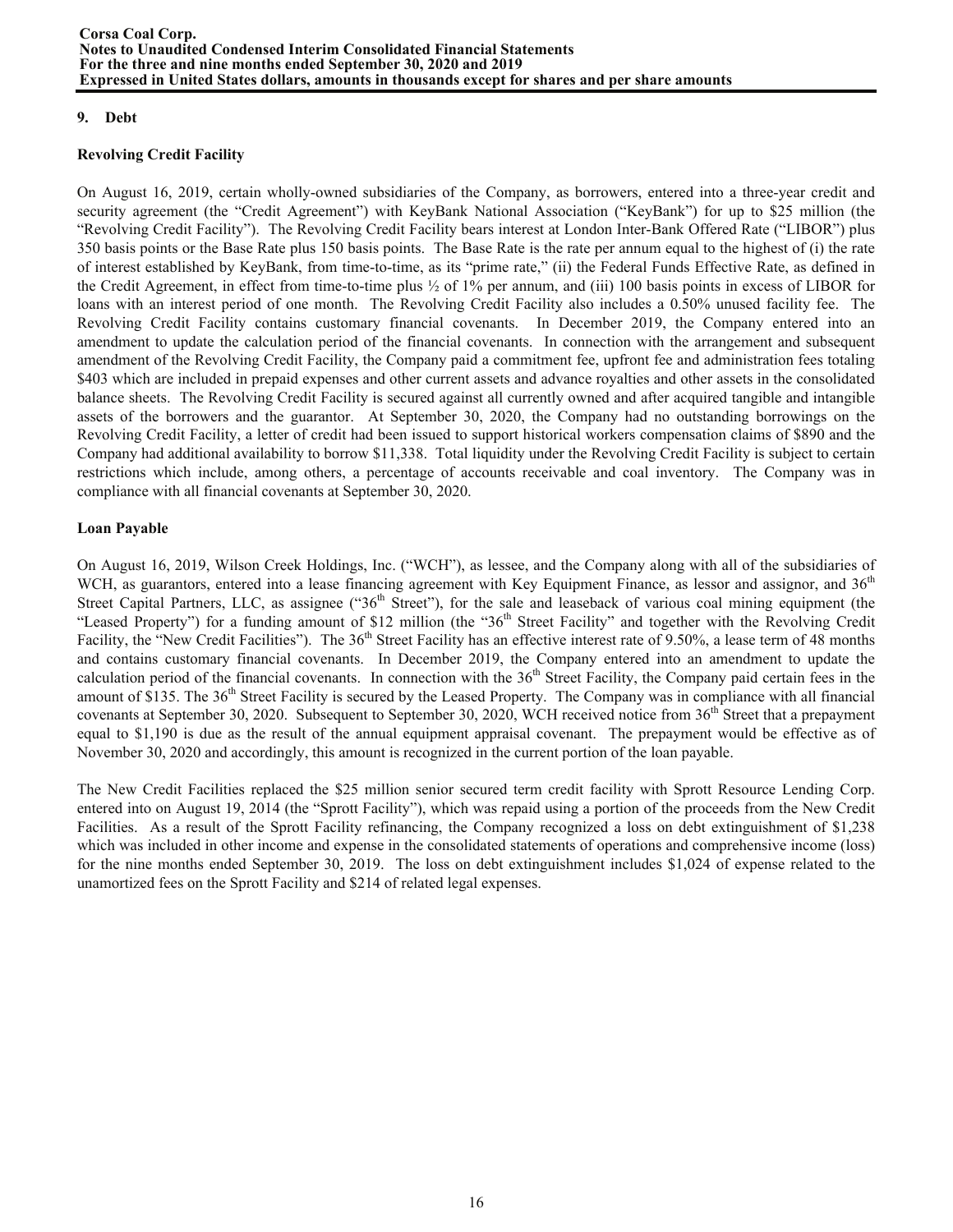| enanges in the four paymere culture for the nine includio enable sep- |           | 36 <sup>th</sup> Street Facility |    |              |                    |           |    | <b>Sprott Facility</b> |              |              |             |          |
|-----------------------------------------------------------------------|-----------|----------------------------------|----|--------------|--------------------|-----------|----|------------------------|--------------|--------------|-------------|----------|
|                                                                       |           | <b>Unamortized</b>               |    |              | <b>Unamortized</b> |           |    |                        |              |              |             |          |
|                                                                       | Principal | <b>Discount</b>                  |    | <b>Total</b> |                    | Principal |    | <b>Discount</b>        |              | <b>Total</b> |             | Total    |
| Balance - January 1, 2019                                             |           | \$                               | \$ |              | \$                 | 32,017    | \$ | (1, 565)               | $\mathbb{S}$ | 30,452       | $\mathbf S$ | 30,452   |
| Initial borrowing                                                     | 12,000    |                                  |    | 12,000       |                    |           |    |                        |              |              |             | 12,000   |
| Accrued interest                                                      | 338       |                                  |    | 338          |                    | 2,501     |    |                        |              | 2,501        |             | 2,839    |
| Interest paid                                                         | (338)     |                                  |    | (338)        |                    | (2,501)   |    |                        |              | (2,501)      |             | (2,839)  |
| Issuance costs                                                        |           | (135)                            |    | (135)        |                    |           |    |                        |              |              |             | (135)    |
| Accretion of discount                                                 |           | 11                               |    | 11           |                    |           |    | 541                    |              | 541          |             | 552      |
| Loss on extinguishment                                                |           |                                  |    |              |                    |           |    | 1,024                  |              | 1,024        |             | 1,024    |
| Principal repayment                                                   | (1,018)   |                                  |    | (1,018)      |                    | (32,017)  |    |                        |              | (32,017)     |             | (33,035) |
| Balance - December 31, 2019                                           | 10,982    | (124)                            |    | 10,858       |                    |           |    |                        |              |              |             | 10,858   |
|                                                                       |           |                                  |    |              |                    |           |    |                        |              |              |             |          |
| Accrued interest                                                      | 759       |                                  |    | 759          |                    |           |    |                        |              |              |             | 759      |
| Interest paid                                                         | (759)     |                                  |    | (759)        |                    |           |    |                        |              |              |             | (759)    |
| Accretion of discount (note 17)                                       |           | 26                               |    | 26           |                    |           |    |                        |              |              |             | 26       |
| Principal repayment                                                   | (1,933)   |                                  |    | (1,933)      |                    |           |    |                        |              |              |             | (1,933)  |
| Balance - September 30, 2020                                          | 9,049     | (98)                             | -S | 8,951        |                    |           |    |                        |              |              |             | 8,951    |
| Less: current portion                                                 | (4,002)   | 33                               |    | (3,969)      |                    |           |    |                        |              |              |             | (3,969)  |
| Total long-term loan payable                                          | 5,047     | (65)                             |    | 4,982        |                    |           |    |                        |              |              |             | 4,982    |

The changes in the loan payable balance for the nine months ended September 30, 2020 are as follows:

# **Paycheck Protection Program Loan Payable**

In connection with the COVID-19 pandemic, the U.S. Small Business Administration ("SBA"), an agency of the U.S. federal government, administered the Paycheck Protection Program (15 U.S.C. § 636(a)(36)), a loan program designed to incentivize qualifying businesses to keep their workers on payroll. Under the Paycheck Protection Program: (i) loans will be fully forgiven if the funds are used for payroll costs, interest on mortgages, rent and utilities (at least 60% of the forgiven amount must be used for payroll), and partially forgiven if full-time equivalent headcount declines, or if salaries and wages decrease; (ii) interest on the loans is charged at 1% and principal and interest payments are to begin seven months from the date of the loan, with a maturity date of two years from the date of the loan; (iii) no collateral is required; (iv) neither the U.S. federal government nor lenders will charge any fees; and (v) the loans are guaranteed by the SBA.

In April 2020, two of Corsa's U.S. subsidiaries, Wilson Creek Holdings, Inc. and Wilson Creek Energy, LLC, entered into loan agreements under the Paycheck Protection Program providing for loans in an aggregate amount of \$8,353. The loan agreements are with KeyBank, as lender, and include standard terms and conditions under the Paycheck Protection Program. The Company used the funds as contemplated under the Paycheck Protection Program and, accordingly, expects \$7,227 to be forgiven and has recognized the expected grant income in other income and expense in the condensed interim consolidated statements of operations and comprehensive income (loss).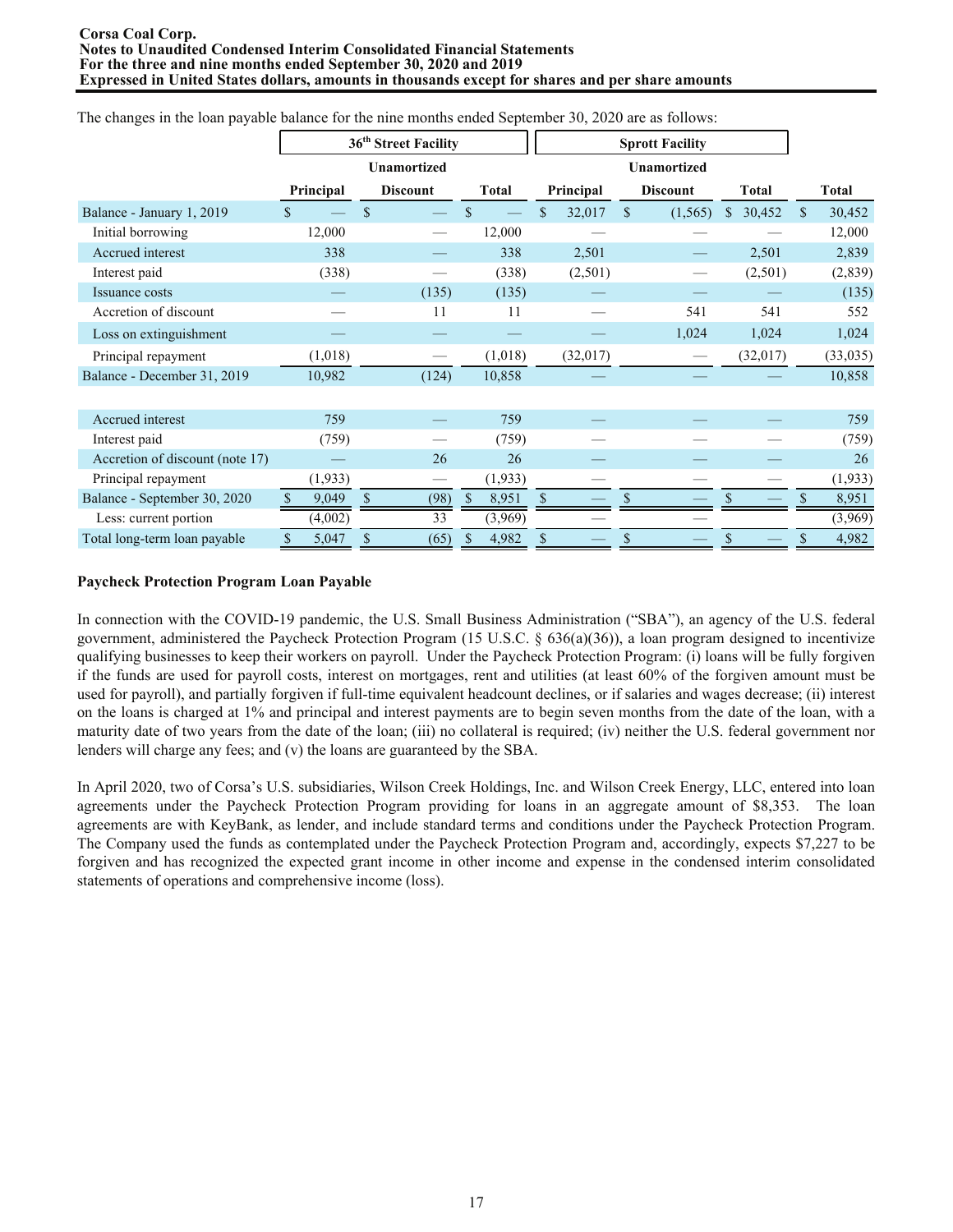# **10. Other Liabilities**

Other liabilities consist of the following:

|                                                | September 30, | December 31, |          |  |  |  |
|------------------------------------------------|---------------|--------------|----------|--|--|--|
|                                                | 2020          |              | 2019     |  |  |  |
| Workers' compensation provision (a)            | 6,366         |              | 6,050    |  |  |  |
| Transportation contract liquidated damages (b) | 388           |              | 732      |  |  |  |
| Other $(c)$                                    | 381           |              | 787      |  |  |  |
|                                                | 7,135         |              | 7,569    |  |  |  |
| Less: current portion $(a,b,c)$                | (1,822)       |              | (2, 684) |  |  |  |
| <b>Total Other Liabilities</b>                 | 5,313         |              | 4,885    |  |  |  |

- (a) The provision relates to workers' compensation and occupational disease claims that have not yet been paid by the Company. The estimates use an actuarial valuation approach based on historical claims and known events, where such estimates may differ materially from the estimates used herein. The balance that is expected to be settled within the next twelve months is \$1,053. The Company has established separate trust funds with its insurance carriers to pay potential awards and claims related to workers' compensation claims (note 5).
- (b) The Company's subsidiary, PBS Coals, Inc. ("PBS"), had contractual agreements with a transportation provider, which indicated minimum levels of coal to be shipped via rail over an expired contract period, which was not met. Corsa acquired these contractual agreements as a result of an acquisition. The balance that is expected to be settled within the next twelve months is \$388.
- (c) Other includes various accruals based on management's best estimate of other matters.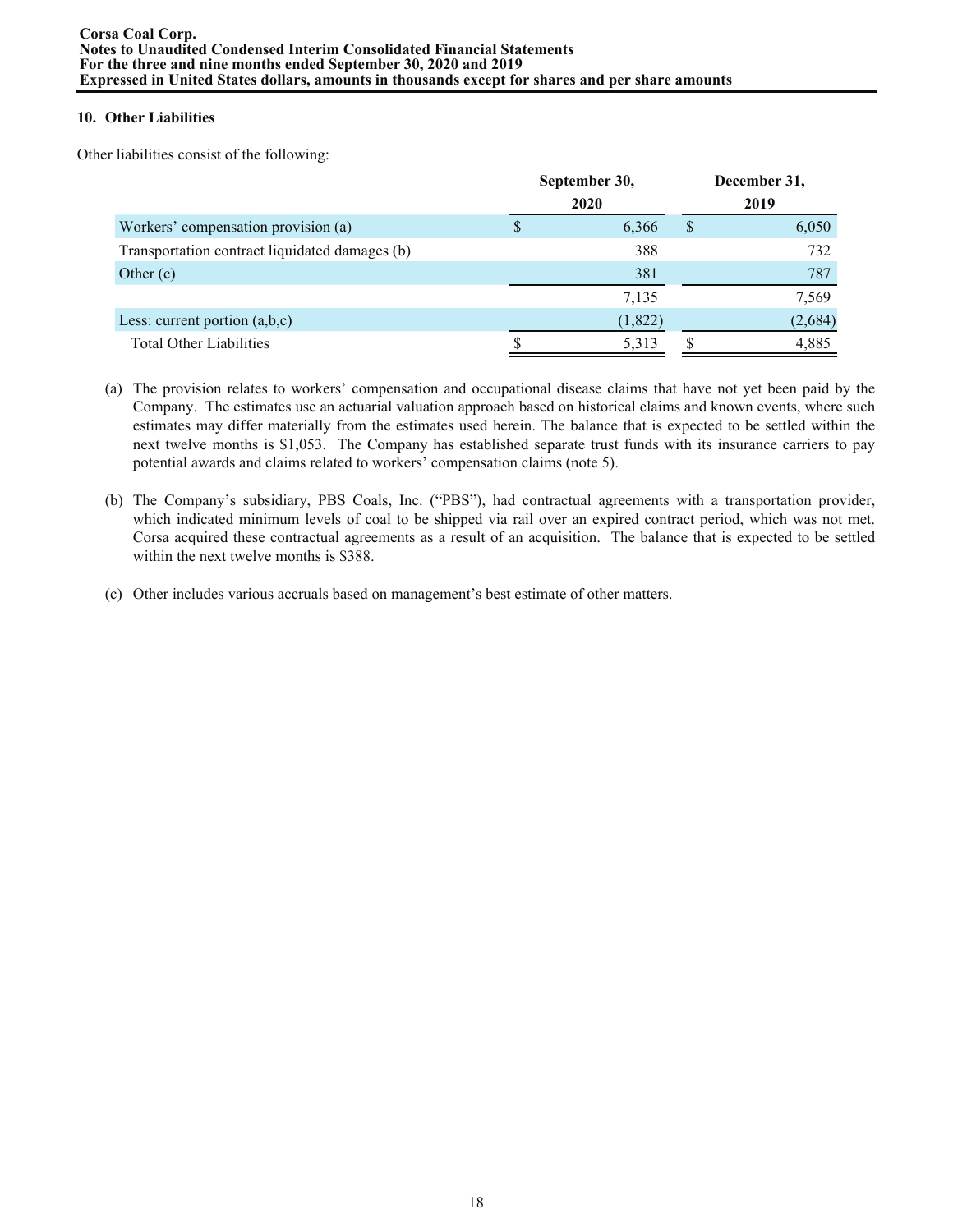### **11. Reclamation and Water Treatment Provision**

The Company's reclamation and water treatment provision arises from its obligations to undertake site reclamation and remediation as well as certain water treatment activities in connection with its historical operations.

The changes to the reclamation and water treatment provision were as follows:

|                                                     |                    | <b>Site</b>            |               | Water                 |               |              |
|-----------------------------------------------------|--------------------|------------------------|---------------|-----------------------|---------------|--------------|
|                                                     |                    | <b>Reclamation and</b> |               | <b>Treatment</b>      |               |              |
|                                                     |                    | <b>Remediation (a)</b> |               | <b>Obligation</b> (b) |               | <b>Total</b> |
| Balance - January 1, 2019                           | $\mathsf{\$}$      | 30,047                 | $\mathsf{\$}$ | 27,269                | $\mathsf{\$}$ | 57,316       |
|                                                     |                    |                        |               |                       |               |              |
| Costs incurred                                      |                    | (4,279)                |               | (1, 851)              |               | (6, 130)     |
| Change in estimate                                  |                    | 7,284                  |               | (824)                 |               | 6,460        |
| Accretion expense                                   |                    | 796                    |               | 729                   |               | 1,525        |
|                                                     |                    | 3,801                  |               | (1,946)               |               | 1,855        |
|                                                     |                    |                        |               |                       |               |              |
| Balance - December 31, 2019                         | \$                 | 33,848                 | \$            | 25,323                | \$            | 59,171       |
|                                                     |                    |                        |               |                       |               |              |
| Costs incurred                                      |                    | (1, 287)               |               | (1,286)               |               | (2,573)      |
| Change in estimate                                  |                    | 278                    |               |                       |               | 278          |
| Accretion expense (note 17)                         |                    | 479                    |               | 364                   |               | 843          |
|                                                     |                    | (530)                  |               | (922)                 |               | (1, 452)     |
|                                                     |                    |                        |               |                       |               |              |
| Balance - September 30, 2020                        | $\mathbf{\hat{S}}$ | 33,318                 | $\mathsf{\$}$ | 24,401                | $\mathsf{\$}$ | 57,719       |
|                                                     |                    |                        |               |                       |               |              |
| Less: current portion                               |                    | (2,143)                |               | (1,276)               |               | (3, 419)     |
| Long-Term Reclamation and Water Treatment Provision | \$                 | 31,175                 | \$            | 23,125                | $\$$          | 54,300       |
|                                                     |                    |                        |               |                       |               |              |
| Estimated costs (undiscounted cash flow basis)      | S                  | 33,091                 | \$            | 24,127                | \$            | 57,218       |
| End of reclamation period                           |                    | $1-20$ years           |               | Perpetual             |               |              |
| Discount rate                                       |                    | $0.16\% - 2.22\%$      |               | 1.59%-2.25%           |               |              |
| Inflation rate                                      |                    | 2.0%                   |               | 2.0%                  |               |              |

- (a) Site reclamation and remediation
	- (i) The current portion represents the amount of costs expected to be incurred by the Company within one year from September 30, 2020.
	- (ii) At September 30, 2020, the Company had \$58,304 in surety bonds outstanding to secure reclamation obligations.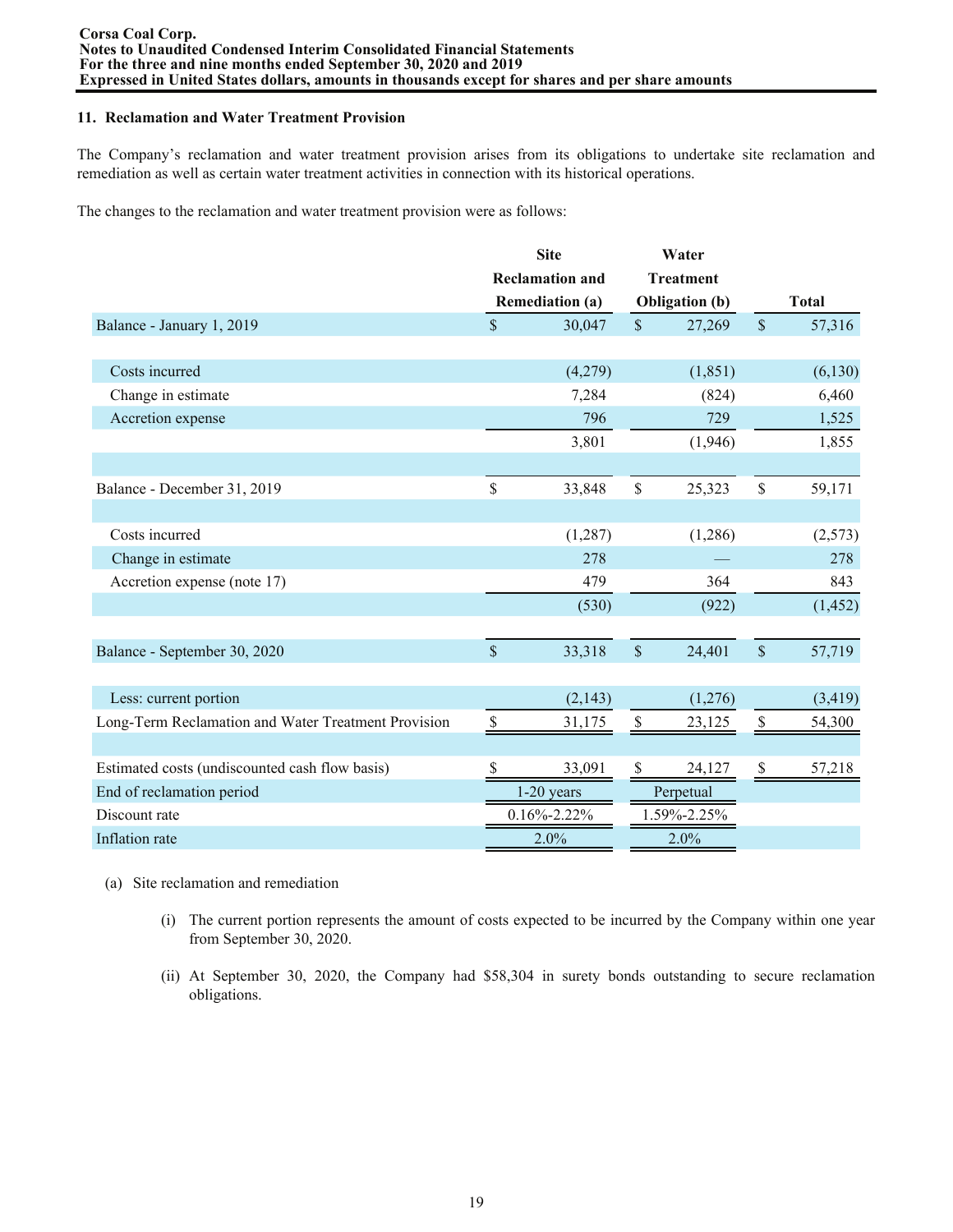### (b) Water treatment obligation

The Company has signed certain agreements with U.S. environmental and regulatory agencies which require the monitoring and treatment of water in areas where the Company is operating or has operated in the past. The Company has the obligation to fund such water treatment activities and has recorded a provision for the total expected costs of such water treatment.

Water treatment costs incurred are offset against the water treatment provision. At each reporting period, the Company makes a determination of the estimated costs of water treatment using assumptions effective as of the end of the reporting period. The change in estimate within the reporting period is charged to cost of sales.

Certain factors may cause the expected water treatment costs to vary materially from the estimates included herein, including, but not limited to, changes in water quality and changes in laws and regulations. The estimates used herein represent management's best estimates as of the end of the reporting period.

The Company was required to establish separate trust funds to ensure water treatment activities would continue after the Company ceased operating in the affected areas. The cash is invested in fixed income and equities and income earned on such funds, under certain circumstances, may be used by the Company to pay for certain water treatment costs once the trust funds have been fully funded. See note  $5(a)$  for a further description of the water treatment trust funds.

The current portion represents the amount of costs expected to be incurred by the Company within one year from September 30, 2020.

# **12. Share Capital**

The authorized capital of the Company consists of an unlimited number of Common Shares without par value and an unlimited number of preferred shares issuable in series, with such rights, privileges, restrictions and conditions as the board of directors of the Company may determine from time to time. At September 30, 2020 and December 31, 2019, the Company had 94,759,245 Common Shares outstanding and no preferred shares outstanding. At September 30, 2020 and December 31, 2019, QKGI Legacy Holdings, LP ("Legacy QKGI") also owns 170,316,639 common membership units of Wilson Creek Energy, LLC ("Redeemable Units") entitling it to a 19% minority interest in the net assets, income and expenses of Wilson Creek Energy, LLC. Redeemable Units are redeemable at the option of Legacy QKGI for cash equal to the product of: (i) the number of membership units to be redeemed divided by 20; and (ii) the 10-day volume weighted average trading price, prior to date of notice of redemption, of the Company's Common Shares. The Company has the option to satisfy the redemption price for the Redeemable Units with Common Shares on a 20 to 1 basis. The Company is restricted from paying cash to Legacy QKGI for the redemption of Redeemable Units if a balance remains outstanding under the New Credit Facilities.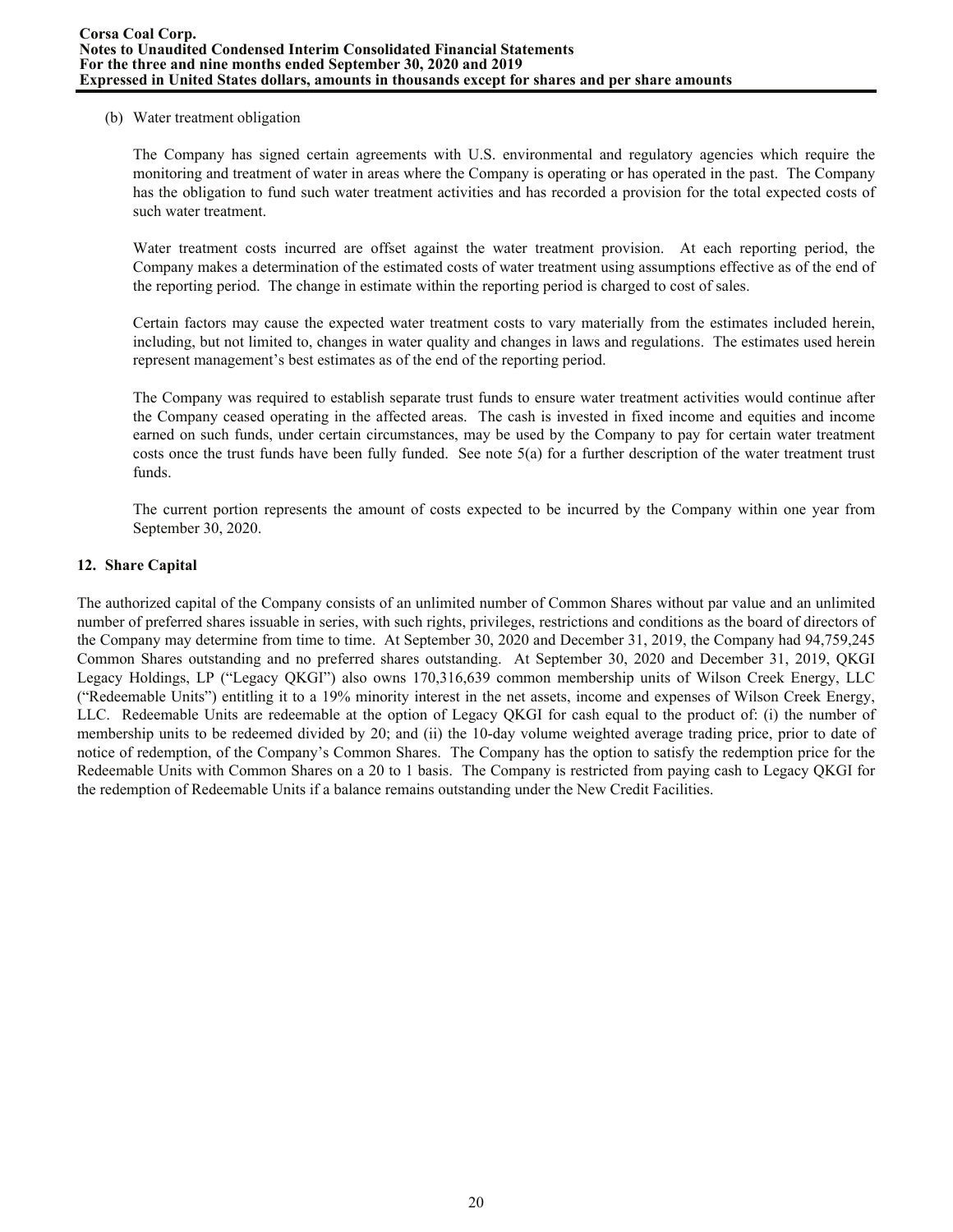# **13. Revenue**

Revenue consists of the following:

|                          |     | For the three months ended |               |        | For the nine months ended |         |      |         |
|--------------------------|-----|----------------------------|---------------|--------|---------------------------|---------|------|---------|
|                          |     | September 30,              |               |        | September 30,             |         |      |         |
|                          |     | 2020                       | 2019          |        |                           | 2020    | 2019 |         |
| Metallurgical coal sales | \$. | 22,474                     | <sup>\$</sup> | 56,011 |                           | 108,996 |      | 171,916 |
| Thermal coal sales       |     | 496                        |               | 104    |                           | 705     |      | 627     |
| Tolling revenue          |     | 348                        |               | 1.970  |                           | 1,250   |      | 5,850   |
|                          |     | 23,318                     |               | 58,085 |                           | 110.951 |      | 178,393 |

The following table displays revenue from contracts with customers and other sources:

|                                       | For the three months ended |        |  |        |  |               | <b>Example 15 For the nine months ended</b> |         |  |
|---------------------------------------|----------------------------|--------|--|--------|--|---------------|---------------------------------------------|---------|--|
|                                       | September 30,              |        |  |        |  | September 30, |                                             |         |  |
|                                       |                            | 2020   |  | 2019   |  | 2020          |                                             | 2019    |  |
| Revenue from contracts with customers |                            | 23.281 |  | 58,047 |  | 110,760       |                                             | 178,105 |  |
| Revenue from other sources            |                            | 37     |  | 38     |  | 191           |                                             | 288     |  |
|                                       |                            | 23.318 |  | 58,085 |  | 110.951       |                                             | 178,393 |  |

Revenue from other sources is primarily thermal coal sold to various customers where control passes upon the loading of the coal at a point of sale transaction.

Corsa derives revenue from contracts with customers through the transfer of goods and services at a point in time in the following by type and geographical regions:

|                                             | For the three months ended September 30, 2020 |                      |   |                |    |                |       |        |  |  |  |  |
|---------------------------------------------|-----------------------------------------------|----------------------|---|----------------|----|----------------|-------|--------|--|--|--|--|
|                                             |                                               | <b>Metallurgical</b> |   | <b>Thermal</b> |    | <b>Tolling</b> |       |        |  |  |  |  |
| <b>Geographic Region</b>                    |                                               | Coal                 |   | Coal           |    | Revenue        | Total |        |  |  |  |  |
| Asia                                        | $\mathbb{S}$                                  | 4,312                | S |                |    |                | S     | 4,312  |  |  |  |  |
| <b>United States</b>                        |                                               | 7,308                |   | 459            |    | 348            |       | 8,115  |  |  |  |  |
| South America                               |                                               | 10,854               |   |                |    |                |       | 10,854 |  |  |  |  |
| Europe                                      |                                               |                      |   |                |    |                |       |        |  |  |  |  |
| Total revenue from contracts with customers |                                               | 22,474               |   | 459            | S. | 348            | \$.   | 23,281 |  |  |  |  |

|                                             |      | For the three months ended September 30, 2019 |   |                |                |         |     |        |  |
|---------------------------------------------|------|-----------------------------------------------|---|----------------|----------------|---------|-----|--------|--|
|                                             |      | Metallurgical                                 |   | <b>Thermal</b> | <b>Tolling</b> |         |     |        |  |
| <b>Geographic Region</b>                    | Coal |                                               |   | Coal           |                | Revenue |     | Total  |  |
| Asia                                        | S    | 40,573                                        | S |                |                |         | D   | 40,573 |  |
| <b>United States</b>                        |      | 15,438                                        |   | 66             |                | 1.970   |     | 17,474 |  |
| South America                               |      |                                               |   |                |                |         |     |        |  |
| Europe                                      |      |                                               |   |                |                |         |     |        |  |
| Total revenue from contracts with customers |      | 56,011                                        |   | 66             |                | 1.970   | \$. | 58,047 |  |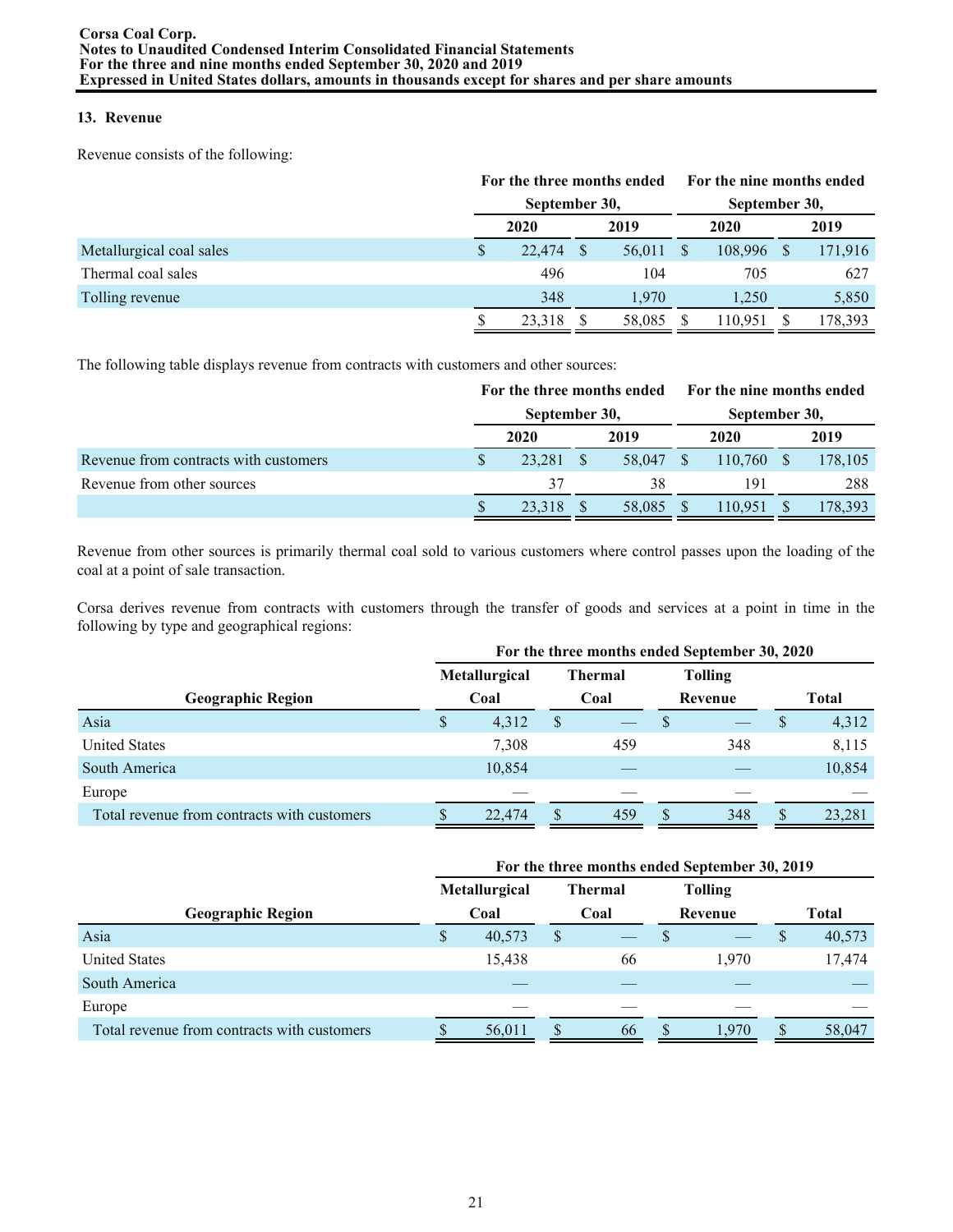|                                             |      | For the nine months ended September 30, 2020 |   |                                  |  |         |  |         |
|---------------------------------------------|------|----------------------------------------------|---|----------------------------------|--|---------|--|---------|
|                                             |      | Metallurgical                                |   | <b>Thermal</b><br><b>Tolling</b> |  |         |  |         |
| <b>Geographic Region</b>                    | Coal |                                              |   | Coal                             |  | Revenue |  | Total   |
| Asia                                        | \$   | 43,538                                       | S |                                  |  |         |  | 43,538  |
| <b>United States</b>                        |      | 37,123                                       |   | 514                              |  | 1.250   |  | 38,887  |
| South America                               |      | 27,213                                       |   |                                  |  |         |  | 27,213  |
| Europe                                      |      | 1,122                                        |   |                                  |  |         |  | 1,122   |
| Total revenue from contracts with customers |      | 108,996                                      |   | 514                              |  | .250    |  | 110,760 |

|                                             |      | For the nine months ended September 30, 2019 |                |      |  |                |   |         |
|---------------------------------------------|------|----------------------------------------------|----------------|------|--|----------------|---|---------|
|                                             |      | Metallurgical                                | <b>Thermal</b> |      |  | <b>Tolling</b> |   |         |
| <b>Geographic Region</b>                    | Coal |                                              |                | Coal |  | Revenue        |   | Total   |
| Asia                                        | \$   | 104.252                                      |                |      |  |                |   | 104,252 |
| <b>United States</b>                        |      | 47,543                                       |                | 339  |  | 5,850          |   | 53,732  |
| South America                               |      | 18,526                                       |                |      |  |                |   | 18,526  |
| Europe                                      |      | 1,595                                        |                |      |  |                |   | 1,595   |
| Total revenue from contracts with customers |      | 171,916                                      |                | 339  |  | 5,850          | S | 178,105 |

# **14. Cost of Sales**

Cost of sales consists of the following:

|                                                         | For the three months ended |        |              |             |               | For the nine months ended |   |         |  |  |  |
|---------------------------------------------------------|----------------------------|--------|--------------|-------------|---------------|---------------------------|---|---------|--|--|--|
|                                                         | September 30,              |        |              |             | September 30, |                           |   |         |  |  |  |
|                                                         |                            | 2020   |              | 2019        |               | 2020                      |   | 2019    |  |  |  |
| Mining and processing costs                             | \$                         | 21,012 | <sup>S</sup> | $20,300$ \$ |               | 66,147 \$                 |   | 67,599  |  |  |  |
| Purchased coal costs                                    |                            | 39     |              | 15,374      |               | 13,613                    |   | 40,320  |  |  |  |
| Royalty expense                                         |                            | 1,509  |              | 1,772       |               | 5,204                     |   | 5,178   |  |  |  |
| Amortization expense                                    |                            | 4,966  |              | 4,795       |               | 16,490                    |   | 15,955  |  |  |  |
| Transportation costs from preparation plant to customer |                            | 3,426  |              | 10,396      |               | 12,835                    |   | 25,878  |  |  |  |
| Idle mine expense                                       |                            | 129    |              | 69          |               | 294                       |   | 864     |  |  |  |
| Tolling costs                                           |                            | 221    |              | 792         |               | 793                       |   | 2,663   |  |  |  |
| Change in estimate of reclamation provision             |                            |        |              |             |               | 278                       |   |         |  |  |  |
| Write-off of advance royalties and other assets         |                            | 65     |              | 48          |               | 484                       |   | 48      |  |  |  |
| Other costs                                             |                            | 661    |              | (19)        |               | 1,048                     |   | (59)    |  |  |  |
| Cost of sales                                           |                            | 32,028 |              | 53,527      |               | 117,186                   |   | 158,446 |  |  |  |
| Cost of sales - asset impairment                        |                            |        |              |             |               | 41,684                    |   |         |  |  |  |
| <b>Total cost of sales</b>                              | \$                         | 32,028 | S            | 53,527      |               | 158,870                   | S | 158,446 |  |  |  |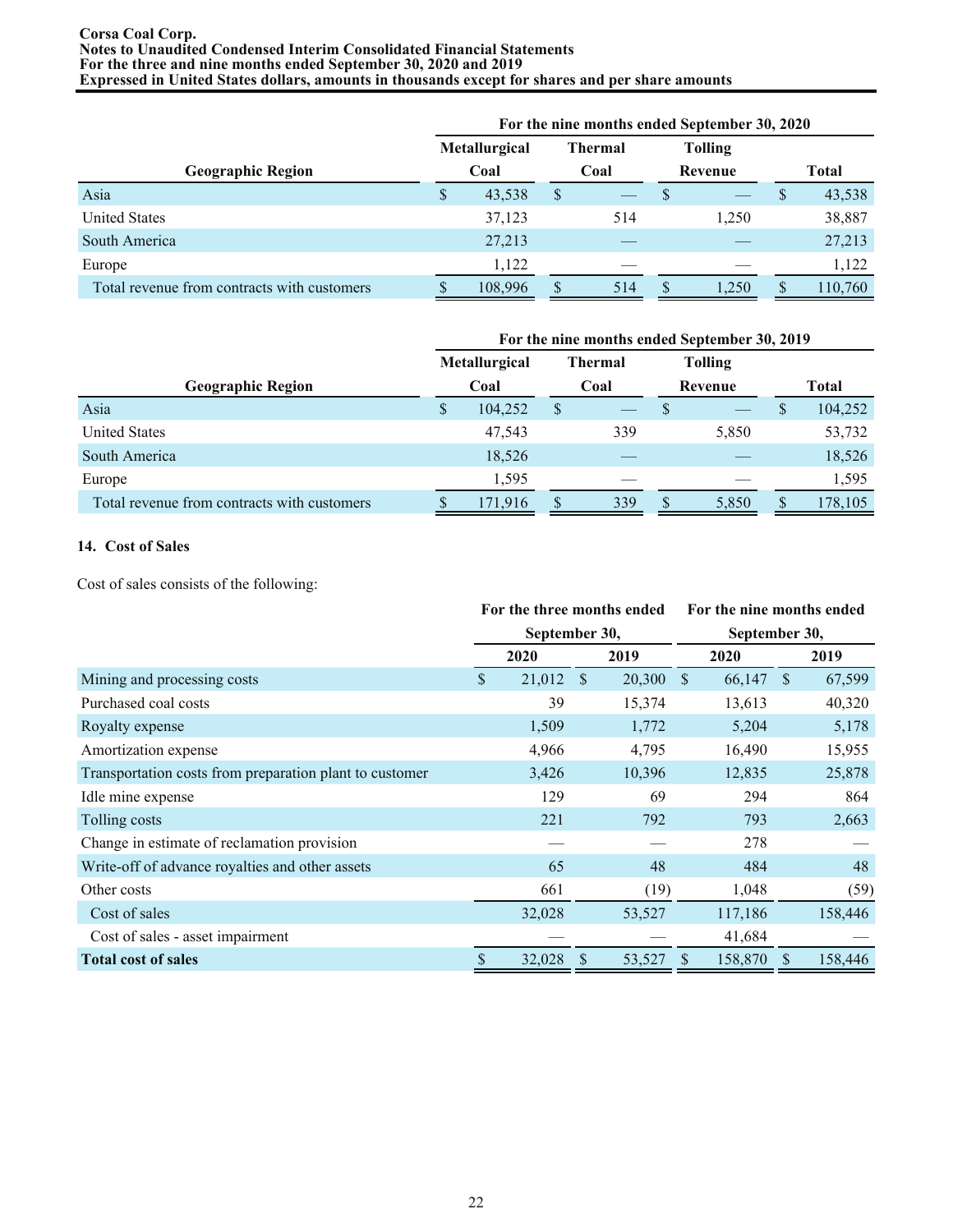## **15. Selling, General and Administrative Expense**

Selling, general and administrative expense consists of the following:

|                                 | For the three months ended |               |     |            | For the nine months ended |               |  |        |  |
|---------------------------------|----------------------------|---------------|-----|------------|---------------------------|---------------|--|--------|--|
|                                 |                            | September 30, |     |            |                           | September 30, |  |        |  |
|                                 |                            | 2020          |     | 2019       |                           | 2020          |  | 2019   |  |
| Salaries and other compensation | S                          | 996           | -S  | $1,539$ \$ |                           | $3,134$ \$    |  | 5,485  |  |
| Employee benefits               |                            | 281           |     | 333        |                           | 768           |  | 1,048  |  |
| Selling expense                 |                            | 222           |     | 831        |                           | 334           |  | 2,593  |  |
| Professional fees               |                            | 623           |     | 547        |                           | 1,586         |  | 1,546  |  |
| Office expenses and insurance   |                            | 340           |     | 617        |                           | 1,043         |  | 1,591  |  |
| Other                           |                            | 45            |     | 146        |                           | 195           |  | 460    |  |
|                                 |                            | 2,507         | \$. | 4,013      |                           | 7,060         |  | 12,723 |  |

#### **16. Stock Based Compensation**

The Company has a stock option plan and a restricted share unit ("RSU") plan providing for the issuance of stock options and RSUs, respectively, to directors, officers, employees and service providers. The number of Common Shares reserved for issuance under the stock option plan may not exceed 10% of the total number of issued and outstanding Common Shares on a non-diluted basis on the grant date. Additionally, the number of Common Shares that may be acquired under a stock option or RSU granted to a certain participant is determined by the Company's Board of Directors and may not exceed 5% of the total number of issued and outstanding Common Shares on the grant date on a non-diluted basis. The exercise price of the stock options granted shall comply with the requirements of the stock exchange on which the Common Shares are listed (currently the TSX Venture Exchange). The maximum term of any stock option may not exceed five years unless approved by the Company's Board of Directors. Generally, stock options vest over three years. Each RSU granted entitles the participant to receive, from the Company, payment in cash or, at the option of the Company, payment in fully paid Common Shares. For a cash payment, the RSUs will be redeemed by the Company for cash equal to the market value of the Common Shares, determined based on the volume weighted average trading price of a Common Share on the stock exchange during the five trading days immediately preceding the payment date. In the event that the Company elects to satisfy all or part of its payment obligation in fully paid Common Shares, the Company will satisfy the payment obligation with the issuance, or delivery, of fully paid Common Shares on the payment date. No RSUs have been granted, including during the three and nine months ended September 30, 2020 and 2019. At September 30, 2020 and 2019, there were 2,199,291 and 584,518 stock options available for issuance under the stock option plan, respectively.

The following illustrates the changes in issued and outstanding stock options during the period ended September 30, 2020:

|                              | Number of            | Weighted<br>Average   |
|------------------------------|----------------------|-----------------------|
|                              | <b>Stock Options</b> | <b>Exercise Price</b> |
|                              | (000's)              | (C\$)                 |
| Balance - January 1, 2019    | 9,238                | \$<br>1.43            |
| Options granted              | 2,005                | 0.38                  |
| Options cancelled/forfeited  | (3,056)              | 1.45                  |
| Options expired              | (228)                | 4.38                  |
| Balance - December 31, 2019  | 7,959                | 1.08                  |
| Options cancelled/forfeited  | (682)                | 1.10                  |
| Balance - September 30, 2020 | 7,277                | 1.08<br>S             |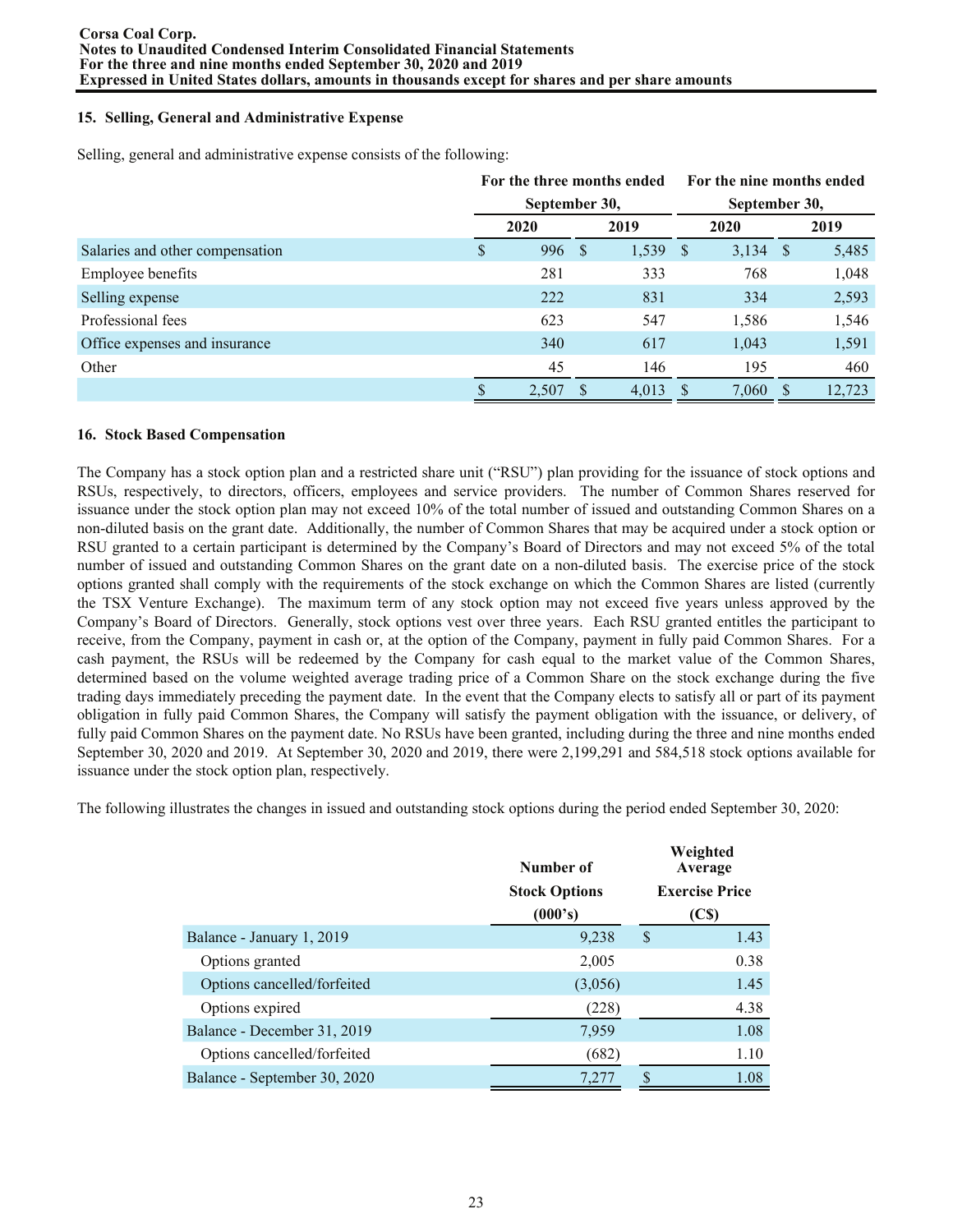The following illustrates the stock options granted. These stock options were granted to directors, officers and employees of the Company and were valued using a Black-Scholes pricing model at the date granted using the following valuation assumptions:

| Date of Grant:           | November 6, 2019  |
|--------------------------|-------------------|
| Options Granted (000's)  | 2,005             |
| Expected life in years:  | $2$ to 4          |
| Exercise price:          | C\$0.38           |
| Risk-free interest rate: | 1.59% to $1.61\%$ |
| Common Share price:      | C\$0.38           |
| Expected volatility      | 68% to 102%       |
| Dividend yield:          | $\frac{0}{0}$     |
| Forfeiture rate:         | $12.43\%$         |

The risk-free interest rate used is the United States Treasury Yield Curve Rate for the time period relating to the expected life of the options granted. The expected volatility is based on historic market data for the Company using a look-back period equivalent to the expected life of the stock options granted. The estimated forfeiture rate is based on the historical forfeiture rate.

For the three and nine months ended September 30, 2020 and 2019, the Company recorded stock-based compensation expense on the outstanding stock options to selling, general and administrative expense as shown below:

|                                  |               |      | For the three months ended For the nine months ended |      |
|----------------------------------|---------------|------|------------------------------------------------------|------|
|                                  | September 30, |      | September 30,                                        |      |
|                                  | 2020          | 2019 | 2020                                                 | 2019 |
| Stock-based compensation expense | 131 S         | 303  | 296                                                  | 955  |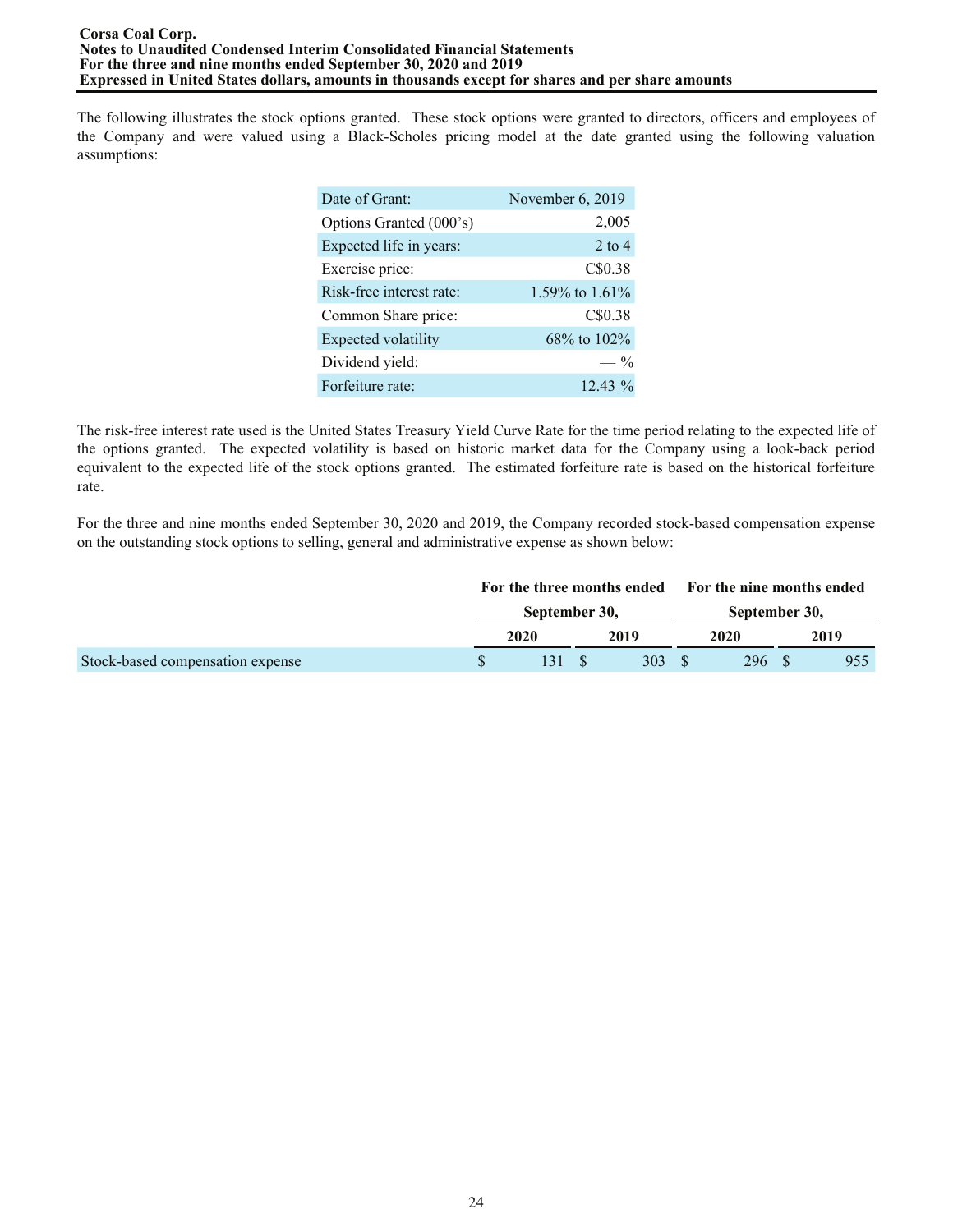# **17. Net Finance (Expense) Income**

Net finance (expense) income of the Company included in the condensed interim consolidated statements of operations and comprehensive income (loss) are summarized below.

|                                                                     | For the three months ended |       |               |              |               | For the nine months ended |  |         |  |  |  |
|---------------------------------------------------------------------|----------------------------|-------|---------------|--------------|---------------|---------------------------|--|---------|--|--|--|
|                                                                     | September 30,              |       |               |              | September 30, |                           |  |         |  |  |  |
|                                                                     |                            | 2020  |               | 2019         |               | 2020                      |  | 2019    |  |  |  |
| Accretion of discount on loan payable (note 9)                      | \$                         | (9)   | $\mathcal{S}$ | $(83)$ \$    |               | $(26)$ \$                 |  | (544)   |  |  |  |
| Accretion of Revolving Credit Facility fees                         |                            | (62)  |               | (17)         |               | (133)                     |  | (17)    |  |  |  |
| Bond premium expense                                                |                            | (487) |               | (381)        |               | (1,364)                   |  | (1,110) |  |  |  |
| Interest expense                                                    |                            | (433) |               | (1,349)      |               | (1, 539)                  |  | (3,338) |  |  |  |
| Interest income                                                     |                            | 2     |               | 34           |               | 26                        |  | 101     |  |  |  |
| Foreign exchange (loss) gain                                        |                            | (7)   |               | (4)          |               | (12)                      |  | (6)     |  |  |  |
| Accretion on reclamation and water treatment provision (note<br>11) |                            | (283) |               | (385)        |               | (843)                     |  | (1,141) |  |  |  |
| Change in market value of restricted investments                    |                            | 1,164 |               | 405          |               | (159)                     |  | 2,893   |  |  |  |
| Other                                                               |                            |       |               | (3)          |               |                           |  | (8)     |  |  |  |
|                                                                     | \$                         | (115) |               | $(1,783)$ \$ |               | (4,050)                   |  | (3,170) |  |  |  |

# **18. Other Income and (Expense) net**

Other income (expense) of the Company included in the condensed interim consolidated statements of operations and comprehensive income (loss) are summarized below.

|                               |             | For the three months ended |               | For the nine months ended |   |         |  |  |
|-------------------------------|-------------|----------------------------|---------------|---------------------------|---|---------|--|--|
|                               |             | September 30,              |               | September 30,             |   |         |  |  |
|                               | 2020        | 2019                       |               | 2020                      |   | 2019    |  |  |
| PPP grant income (note 9)     | \$<br>7,227 | $\mathbb{S}$               | <sup>\$</sup> | $7,227$ \$                |   |         |  |  |
| A-Seam condemnation judgement |             | 3,394                      |               |                           |   | 3,394   |  |  |
| Limestone sales               | 292         | 47                         |               | 384                       |   | 479     |  |  |
| Filter cake sales             | 187         | 45                         |               | 312                       |   | 199     |  |  |
| Royalty income                | 29          | 291                        |               | 220                       |   | 686     |  |  |
| Gain on property dispositions |             | 37                         |               |                           |   | 356     |  |  |
| Debt extinguishment           |             | (1,238)                    |               |                           |   | (1,238) |  |  |
| Restructuring charges         |             | (126)                      |               |                           |   | (126)   |  |  |
| Other                         | 18          | (179)                      |               | 294                       |   | (166)   |  |  |
|                               | \$<br>7,753 | S<br>2,271                 |               | 8,437                     | S | 3,584   |  |  |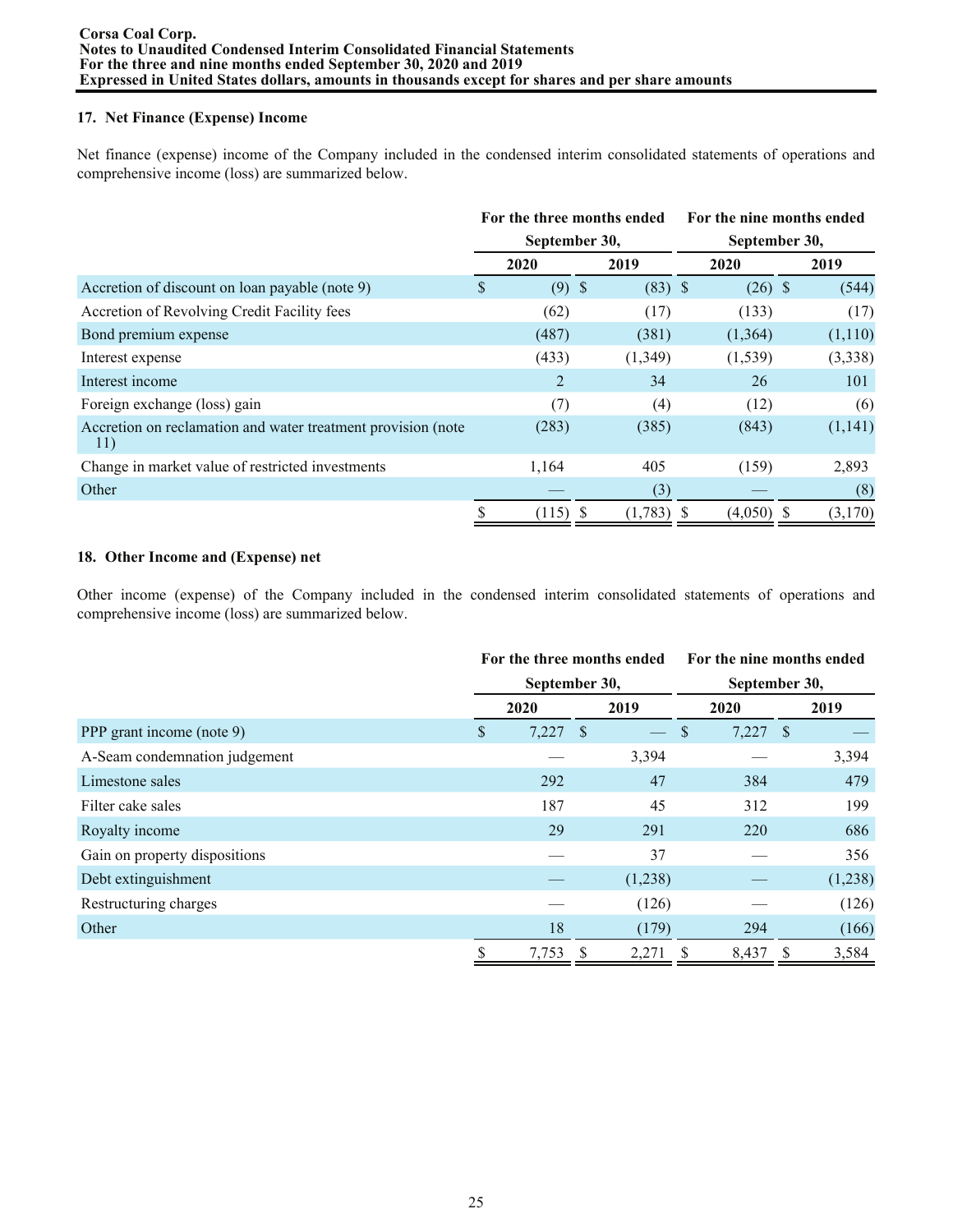# **19. Earnings per Share**

Basic and diluted earnings (loss) per Common Share is summarized as follows:

|                                                                                 | For the three months ended<br>September 30, |              |    |        |          | For the nine months ended<br>September 30, |  |        |  |  |
|---------------------------------------------------------------------------------|---------------------------------------------|--------------|----|--------|----------|--------------------------------------------|--|--------|--|--|
|                                                                                 |                                             |              |    |        |          |                                            |  |        |  |  |
|                                                                                 |                                             | 2020         |    | 2019   |          | 2020                                       |  | 2019   |  |  |
| Basic and diluted earnings (loss) attributable to common<br>shareholders        | \$                                          | $(3,590)$ \$ |    | 802 \$ |          | $(44,129)$ \$                              |  | 5,444  |  |  |
|                                                                                 |                                             |              |    |        |          |                                            |  |        |  |  |
| Basic weighted average number of Common Shares<br>outstanding $(000 \text{ s})$ |                                             | 94,759       |    | 94,759 |          | 94,759                                     |  | 94,759 |  |  |
| Dilutive effect of stock options (000's)                                        |                                             |              |    |        |          |                                            |  |        |  |  |
| Diluted weighted average number of Common Shares<br>outstanding (000's)         |                                             | 94,759       |    | 94,759 |          | 94,759                                     |  | 94,759 |  |  |
|                                                                                 |                                             |              |    |        |          |                                            |  |        |  |  |
| Basic (loss) earnings per share                                                 |                                             | $(0.04)$ \$  |    | 0.01   | <b>S</b> | $(0.47)$ \$                                |  | 0.06   |  |  |
|                                                                                 |                                             |              |    |        |          |                                            |  |        |  |  |
| Diluted (loss) earnings per share                                               | \$                                          | (0.04)       | -S | 0.01   |          | $(0.47)$ \$                                |  | 0.06   |  |  |

In periods of net loss, the number of shares used to calculate diluted earnings per share is the same as basic earnings per share; therefore, the effect of the dilutive securities is zero for such periods. For the three and nine months ended September 30, 2020, there were no instruments, including stock options, which would result in the issuance of Common Shares whose effect would be dilutive on loss per share.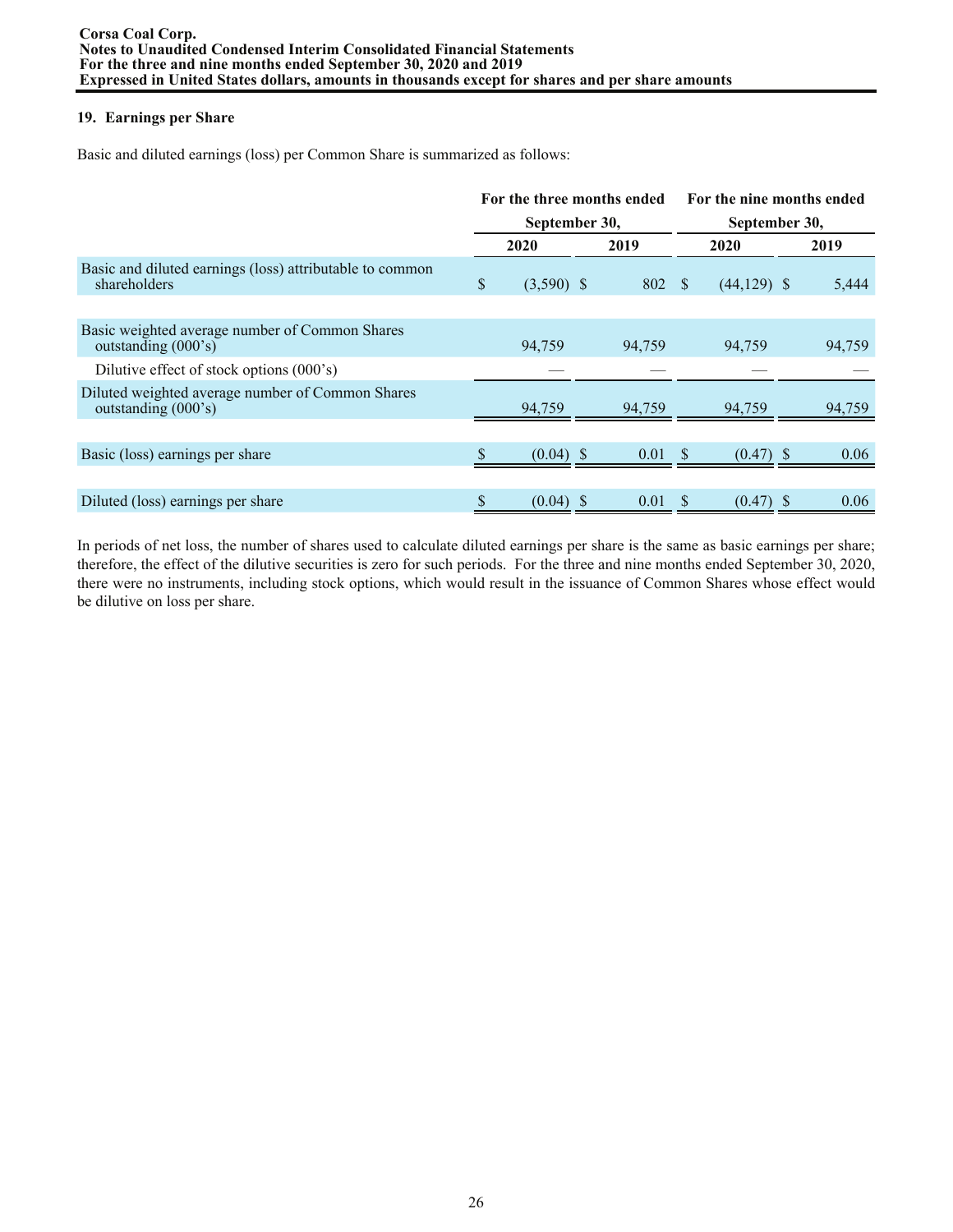### **20. Supplemental Cash Flow Information**

|                                                           | For the three months ended |               |                     |               | For the nine months ended |               |          |  |  |
|-----------------------------------------------------------|----------------------------|---------------|---------------------|---------------|---------------------------|---------------|----------|--|--|
|                                                           |                            | September 30, |                     |               | September 30,             |               |          |  |  |
|                                                           |                            | 2020          | 2019                |               | 2020                      |               | 2019     |  |  |
| Change in working capital balances related to operations: |                            |               |                     |               |                           |               |          |  |  |
| Accounts receivable                                       | \$                         | $(6,514)$ \$  | $(1,640)$ \$        |               | 16,585                    | \$            | 5,953    |  |  |
| Prepaid expenses and other current assets                 |                            | 334           | 1,019               |               | 2,960                     |               | 1,494    |  |  |
| <b>Inventories</b>                                        |                            | 4,734         | (3, 722)            |               | 2,468                     |               | (7, 745) |  |  |
| Accounts payable and accrued liabilities                  |                            | (2,167)       | (921)               |               | (11, 453)                 |               | (1, 595) |  |  |
| Other liabilities                                         |                            | (209)         | 1,566               |               | (749)                     |               | (1, 539) |  |  |
|                                                           | $\$$                       | $(3,822)$ \$  | $(3,698)$ \$        |               | 9,811                     | $\mathcal{S}$ | (3, 432) |  |  |
|                                                           |                            |               |                     |               |                           |               |          |  |  |
| Cash paid for interest                                    | $\mathbb S$                | 433           | 1,282<br>S          | S             | 1,589                     | $\mathcal{S}$ | 3,271    |  |  |
| Cash paid (received) for income taxes                     | \$                         | $(1,291)$ \$  |                     |               | $(1,291)$ \$              |               |          |  |  |
|                                                           |                            |               |                     |               |                           |               |          |  |  |
| Noncash investing and financing activities:               |                            |               |                     |               |                           |               |          |  |  |
| Lease liabilities                                         |                            |               |                     |               |                           |               |          |  |  |
| Change in assets                                          | S                          | 941           | 841<br><sup>S</sup> | <sup>\$</sup> | 1,782                     | \$            | 2,829    |  |  |
| Change in liabilities                                     | $\mathcal{S}$              | 941           | \$<br>841           | $\mathcal{S}$ | 1,782                     | $\mathcal{S}$ | 2,829    |  |  |
|                                                           |                            |               |                     |               |                           |               |          |  |  |
| Purchase of property, plant and equipment                 |                            |               |                     |               |                           |               |          |  |  |
| Change in assets                                          | \$                         | 165           | $\mathcal{S}$       |               | 275                       | $\mathbb{S}$  | (400)    |  |  |
| Change in liabilities                                     | \$                         | 165           | $\mathcal{S}$       |               | 275                       | \$            | (400)    |  |  |
|                                                           |                            |               |                     |               |                           |               |          |  |  |
| Change in estimate of reclamation liability               |                            |               |                     |               |                           |               |          |  |  |
| Change in assets                                          | \$                         |               | \$                  |               |                           | \$            | 1.172    |  |  |
| Change in liabilities                                     | $\mathsf{\$}$              |               | $\mathbb{S}$        | \$            |                           | \$            | 1,172    |  |  |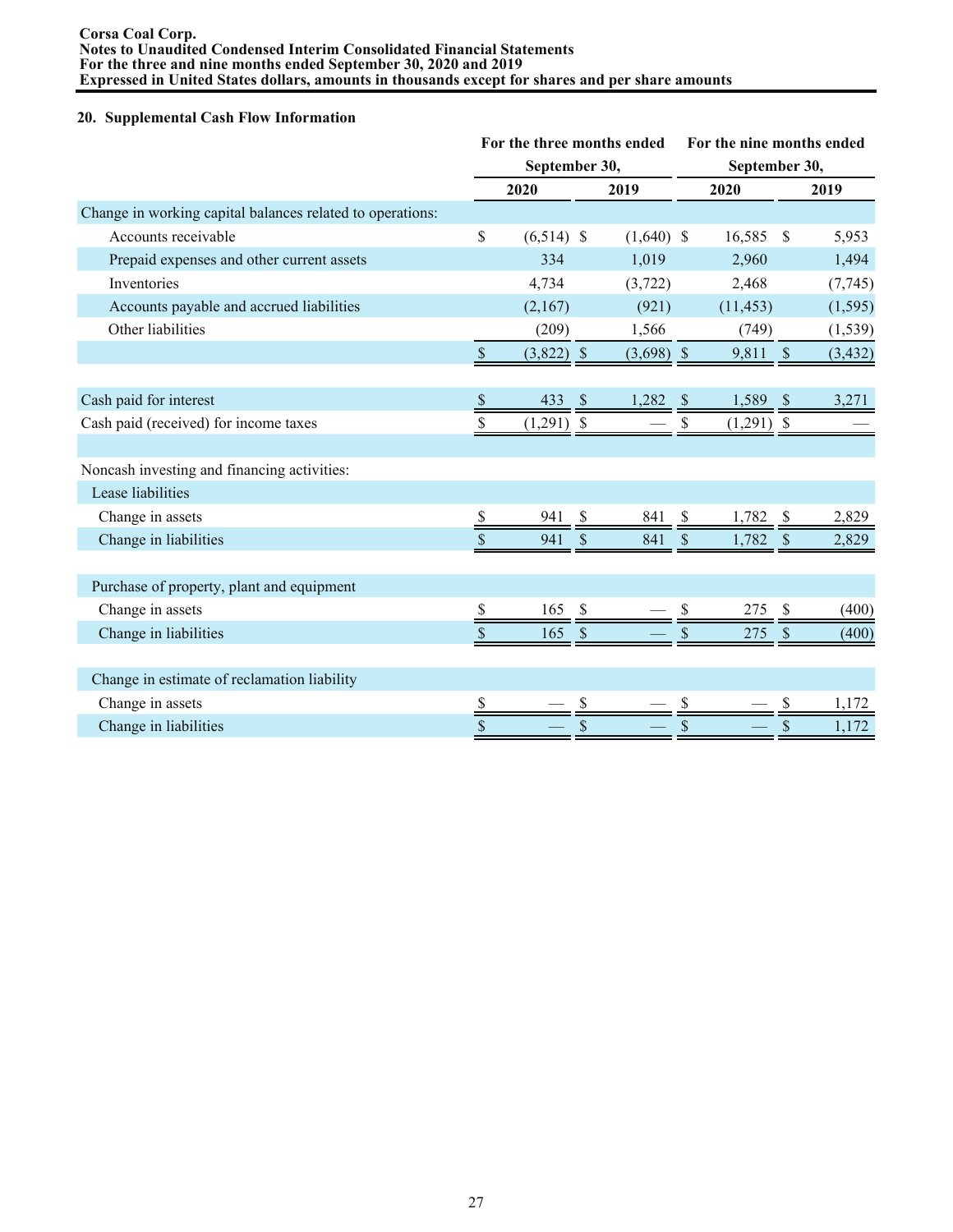# **21. Related Party Transactions**

Related party transactions include any transactions with employees, other than amounts earned as a result of their employment, transactions with companies that employees or directors either control or have significant influence over, transactions with companies who are under common control with the Company's controlling shareholder, Quintana Energy Partners L.P. ("QEP"), transactions with companies who are under common control of the Company's minority shareholder, Sev.en Energy AG ("Sev.en") and transactions with close family members of key management personnel.

Transactions with related parties included in the condensed interim consolidated statement of operations and comprehensive income (loss) and consolidated balance sheets of the Company are summarized below:

|                        |              | For the three months ended<br>September 30, |              |  | For the nine months ended |       |  |       |
|------------------------|--------------|---------------------------------------------|--------------|--|---------------------------|-------|--|-------|
|                        |              |                                             |              |  | September 30,             |       |  |       |
|                        |              | 2020                                        | 2019         |  |                           | 2020  |  | 2019  |
| Coal sales $(a)$       | <sup>S</sup> | 1,382                                       | <sup>S</sup> |  |                           | 1,382 |  |       |
| Supplies purchased (b) |              | (54)                                        |              |  |                           | (128) |  | (189) |
| Purchased coal (c)     |              |                                             |              |  |                           |       |  | (74)  |
|                        |              | 1,328                                       |              |  |                           | .254  |  | (263) |

- (a) During the three and nine months ended September 30, 2020, the Company sold coal to Blackhawk Coal Sales, LLC, which is considered a related party as this entity was acquired by the Company's minority shareholder, Sev.en, on June 1, 2020. Sev.en became a minority shareholder on May 12, 2020. These amounts were included in revenue in the condensed interim consolidated statements of operations and comprehensive income (loss).
- (b) During the three and nine months ended September 30, 2020 and the nine months ended September 30, 2019, the Company purchased supplies used in the coal separation process from Quality Magnetite, which is significantly influenced by key management personnel of QEP. These amounts were included in cost of sales in the condensed interim consolidated statements of operations and comprehensive income (loss).
- (c) During the nine months ended September 30, 2019, the Company purchased coal from Kopper Glo Mining, LLC, which is considered a related party as it is significantly influenced by key management personnel of QEP. This amount was recognized in cost of sales in the condensed interim consolidated statements of operations and comprehensive income (loss).

Included in accounts payable and accrued liabilities at September 30, 2020 was \$9 due to related parties, as a result of the transactions noted above. No accounts payable and accrued liabilities due to related parties existed at December 31, 2019. Included in accounts receivable at September 30, 2020 is \$1,382 related to coal sales. At December 31, 2019 \$10 was included in accounts receivable related to tax withholdings paid by the Company on behalf of QEP, which are to be reimbursed. These amounts are unsecured and non-interest bearing.

# **22. Segment Information**

Management has identified its operating segments based on geographical location and product offerings. Management has identified two distinct operating segments which require separate disclosures under IFRS 8 – *Operating Segments*. The two operating segments, NAPP and the Company's corporate office, are reported on the same basis as the internal reporting of the Company, using accounting policies consistent with the annual consolidated financial statements.

NAPP is a distinct operating segment based on its metallurgical coal operations and location in the U.S. along the Northern Appalachia coal belt. The Company's corporate office provides support and manages the mining investments. The amounts charged for transactions between reportable segments were measured at the exchange value, which represented the amount of consideration established and agreed to by the reportable segments.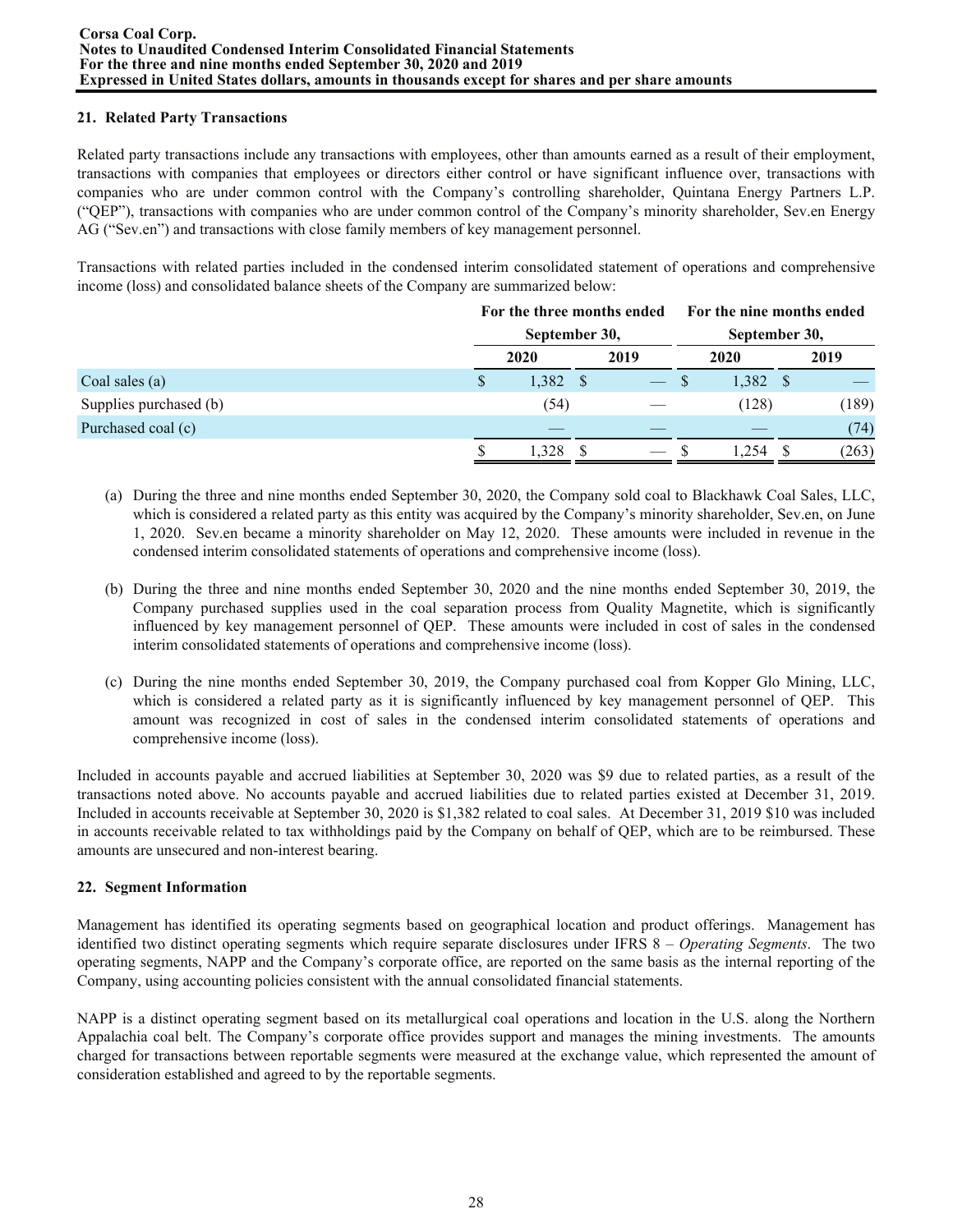### **For the three months ended September 30, 2020**

|                                              |                    | <b>NAPP</b> | Corporate               | <b>Total</b>            |  |
|----------------------------------------------|--------------------|-------------|-------------------------|-------------------------|--|
| Revenues                                     | $\mathbf{\hat{S}}$ | 23,318      | $\mathcal{S}$           | \$<br>23,318            |  |
| Cost of sales                                |                    | (32,028)    |                         | (32,028)                |  |
| Cost of sales - asset impairment             |                    |             |                         |                         |  |
| Total cost of sales                          |                    | (32, 028)   |                         | (32, 028)               |  |
| Gross margin                                 |                    | (8,710)     |                         | (8,710)                 |  |
|                                              |                    |             |                         |                         |  |
| Selling, general and administrative expenses |                    | (1, 587)    | (920)                   | (2,507)                 |  |
| <b>Loss from operations</b>                  |                    | (10, 297)   | (920)                   | (11, 217)               |  |
|                                              |                    |             |                         |                         |  |
| Net finance income (expense)                 |                    | 243         | (358)                   | (115)                   |  |
| Other income                                 |                    | 7,504       | 249                     | 7,753                   |  |
| Loss before tax                              |                    | (2,550)     | (1,029)                 | (3,579)                 |  |
|                                              |                    |             |                         |                         |  |
| Current income tax expense                   |                    |             |                         |                         |  |
| Deferred income tax expense                  |                    |             |                         |                         |  |
| Provision for income taxes                   |                    |             |                         |                         |  |
|                                              |                    |             |                         |                         |  |
| <b>Net loss</b>                              | \$                 | (2,550)     | (1,029)<br><sup>2</sup> | (3,579)<br><sup>2</sup> |  |

# **For the nine months ended September 30, 2020**

|                                              | <b>NAPP</b>  |            | Corporate         | <b>Total</b>  |  |
|----------------------------------------------|--------------|------------|-------------------|---------------|--|
| Revenues                                     | $\mathbb{S}$ | 110,951    | $\mathcal{S}$     | \$<br>110,951 |  |
| Cost of sales                                |              | (117, 186) |                   | (117, 186)    |  |
| Cost of sales - asset impairment             |              | (41, 684)  |                   | (41, 684)     |  |
| Total cost of sales                          |              | (158, 870) |                   | (158, 870)    |  |
| Gross margin                                 |              | (47, 919)  |                   | (47, 919)     |  |
|                                              |              |            |                   |               |  |
| Selling, general and administrative expenses |              | (4,560)    | (2,500)           | (7,060)       |  |
| <b>Loss from operations</b>                  |              | (52, 479)  | (2,500)           | (54, 979)     |  |
|                                              |              |            |                   |               |  |
| Net finance expense                          |              | (2,883)    | (1,167)           | (4,050)       |  |
| Other income (expense)                       |              | 8,189      | 248               | 8,437         |  |
| Loss before tax                              |              | (47, 173)  | (3, 419)          | (50, 592)     |  |
|                                              |              |            |                   |               |  |
| Current income tax expense                   |              |            | 89                | 89            |  |
| Deferred income tax expense                  |              |            |                   |               |  |
| Provision for income taxes                   |              |            | 89                | 89            |  |
|                                              |              |            |                   |               |  |
| <b>Net loss</b>                              | \$           | (47, 173)  | $(3,508)$ \$<br>S | (50, 681)     |  |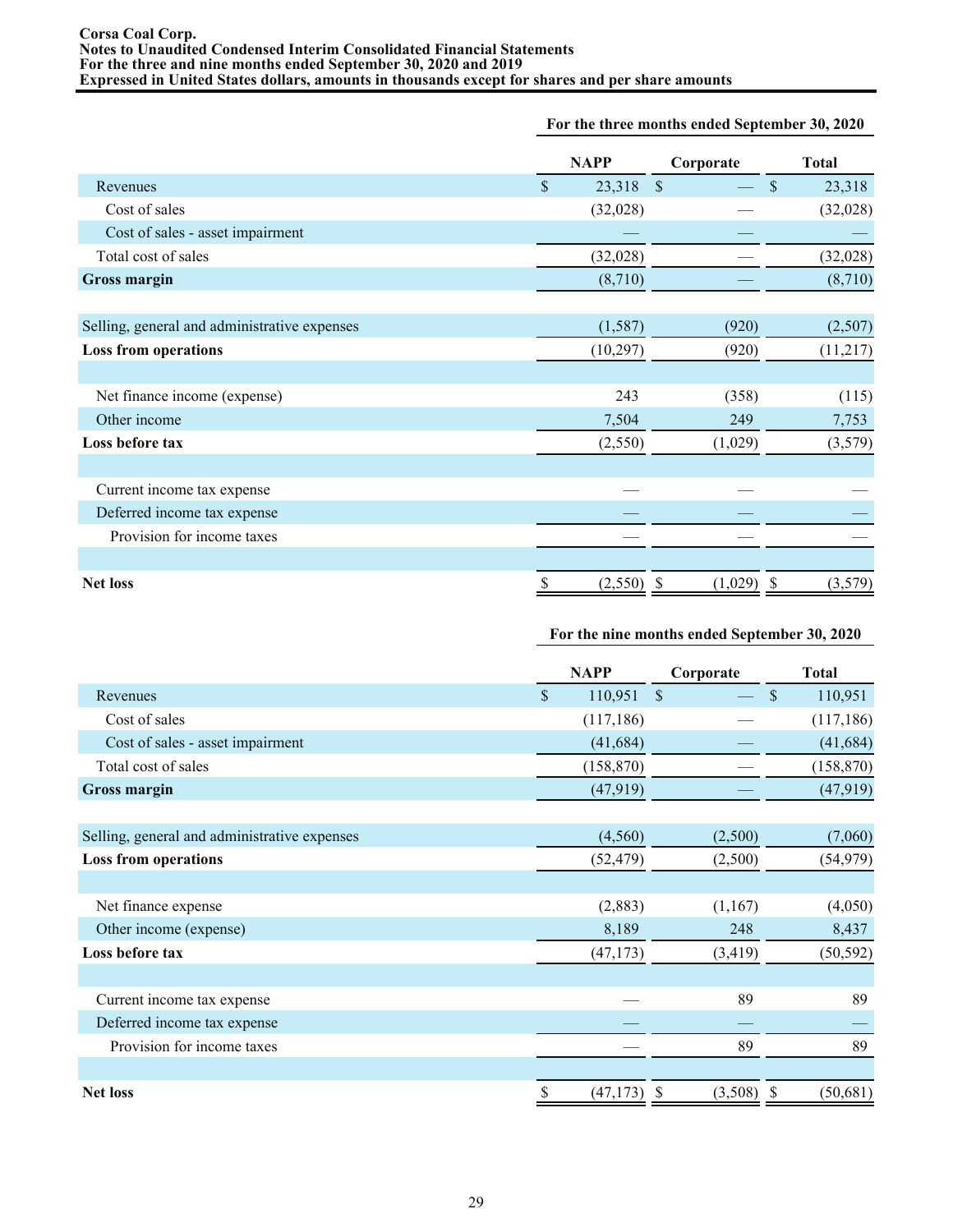|                                              | <b>NAPP</b> | Corporate    | <b>Total</b> |
|----------------------------------------------|-------------|--------------|--------------|
| Revenues                                     | 58,085      |              | \$<br>58,085 |
| Cost of sales                                | (53, 495)   | (32)         | (53, 527)    |
| <b>Gross margin</b>                          | 4,590       | (32)         | 4,558        |
|                                              |             |              |              |
| Selling, general and administrative expenses | (2,994)     | (1,019)      | (4,013)      |
| Income (loss) from operations                | 1,596       | (1,051)      | 545          |
|                                              |             |              |              |
| Net finance expense                          | (534)       | (1,249)      | (1,783)      |
| Other income                                 | 3,636       | (1,365)      | 2,271        |
| Income (loss) before tax                     | 4,698       | (3,665)      | 1,033        |
|                                              |             |              |              |
| Current income tax (benefit) expense         |             |              |              |
| Deferred income tax expense                  |             |              |              |
| Provision for income taxes                   |             |              |              |
|                                              |             |              |              |
| Net income (loss)                            | \$<br>4,698 | (3,665)<br>S | 1,033<br>-S  |

### **For the three months ended September 30, 2019**

# **For the nine months ended September 30, 2019**

|                                              |               | <b>NAPP</b> | Corporate     |    | <b>Total</b> |
|----------------------------------------------|---------------|-------------|---------------|----|--------------|
| Revenues                                     | $\mathsf{\$}$ | 178,393     | $\mathcal{S}$ | \$ | 178,393      |
| Cost of sales                                |               | (158, 350)  | (96)          |    | (158, 446)   |
| <b>Gross margin</b>                          |               | 20,043      | (96)          |    | 19,947       |
|                                              |               |             |               |    |              |
| Selling, general and administrative expenses |               | (8,626)     | (4,097)       |    | (12, 723)    |
| Income (loss) from operations                |               | 11,417      | (4,193)       |    | 7,224        |
|                                              |               |             |               |    |              |
| Net finance income (expense)                 |               | 108         | (3,278)       |    | (3,170)      |
| Other income                                 |               | 4,949       | (1,365)       |    | 3,584        |
| Income (loss) before tax                     |               | 16,474      | (8, 836)      |    | 7,638        |
|                                              |               |             |               |    |              |
| Current income tax (benefit) expense         |               |             |               |    |              |
| Deferred income tax expense                  |               |             |               |    |              |
| Provision for income taxes                   |               |             |               |    |              |
|                                              |               |             |               |    |              |
| Net income (loss)                            |               | 16,474      | (8, 836)      | -S | 7,638        |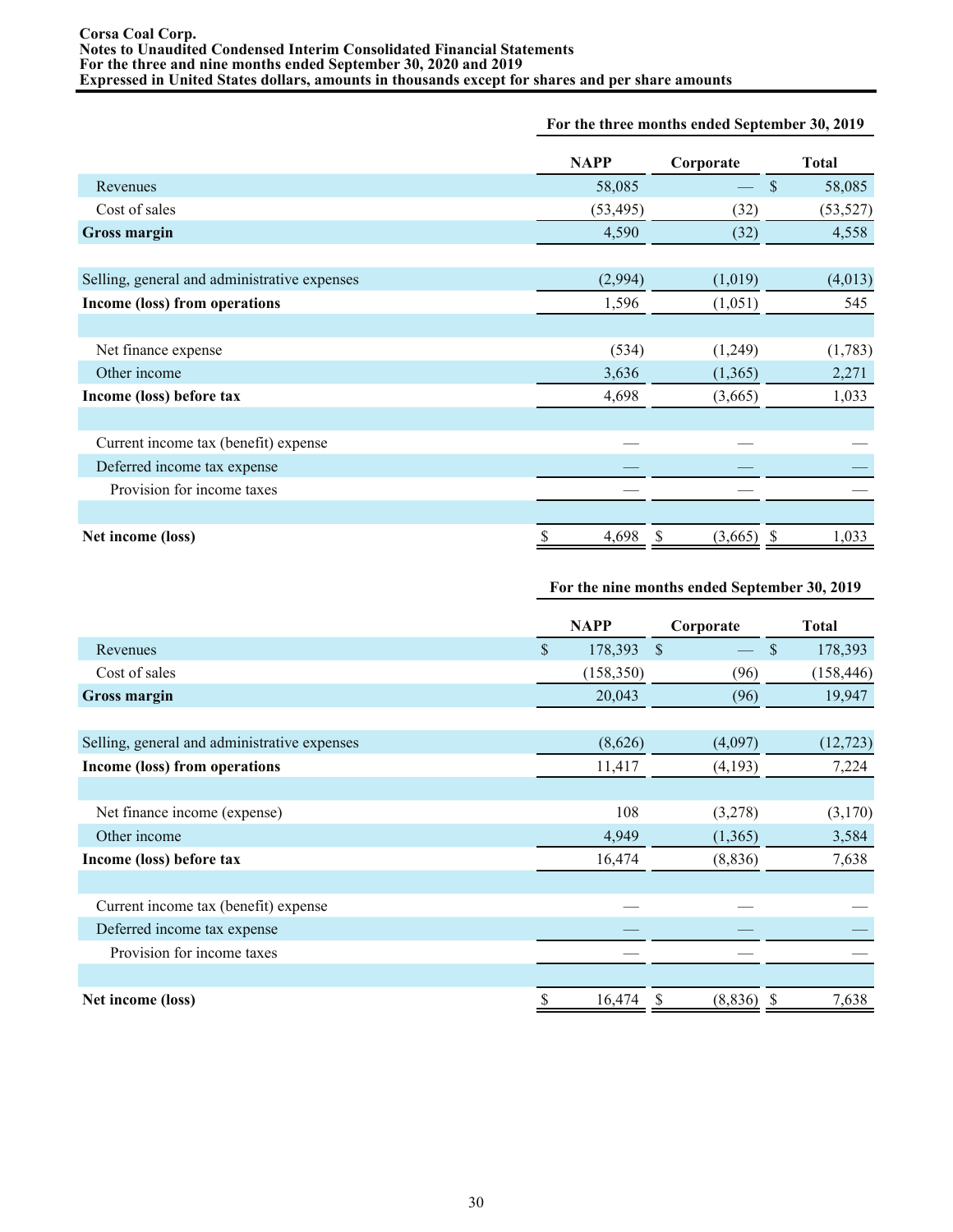All of the Company's mining properties are located in the U.S. The following geographic data includes revenues, net income (loss), non-current assets, total assets and total liabilities:

|                          | For the three months ended<br><b>September 30, 2020</b> |                           | For the three months ended<br><b>September 30, 2019</b> |               |                           |              |  |
|--------------------------|---------------------------------------------------------|---------------------------|---------------------------------------------------------|---------------|---------------------------|--------------|--|
|                          | USA                                                     | Canada                    | <b>Total</b>                                            | <b>USA</b>    | Canada                    | <b>Total</b> |  |
| Revenue                  | 23,318                                                  |                           | S<br>23,318                                             | 58,085        |                           | 58,085       |  |
| Net (loss) income        | (2,932)                                                 | (647)<br>S                | (3,579)                                                 | \$<br>1,731   | (698)                     | 1,033        |  |
|                          |                                                         | For the nine months ended |                                                         |               | For the nine months ended |              |  |
|                          | <b>September 30, 2020</b>                               |                           |                                                         |               | <b>September 30, 2019</b> |              |  |
|                          | <b>USA</b>                                              | Canada                    | <b>Total</b>                                            | <b>USA</b>    | Canada                    | <b>Total</b> |  |
| Revenue                  | 110,951<br>S                                            |                           | \$ 110,951                                              | 178,393       |                           | 178,393      |  |
| Net (loss) income        | (49,075)                                                | \$<br>(1,606)             | (50,681)<br>S.                                          | S<br>9,946    | (2,308)<br>S              | 7,638<br>Ж   |  |
|                          |                                                         | At September 30, 2020     |                                                         |               | At December 31, 2019      |              |  |
|                          | <b>USA</b>                                              | Canada                    | <b>Total</b>                                            | <b>USA</b>    | Canada                    | <b>Total</b> |  |
| Non-current assets       | 166,290                                                 |                           | 166,290<br>S.                                           | 220,800       | ĴЪ.                       | \$220,800    |  |
| Total assets             | 191,574                                                 | S<br>12                   | S.<br>191,586                                           | 269,254       | 72                        | \$269,326    |  |
| <b>Total liabilities</b> | 90,186                                                  | \$<br>627                 | 90,813                                                  | S.<br>117,575 | 593                       | \$118,168    |  |

# **23. Commitments and Contingencies**

# *Miscellaneous Litigation*

The Company and its subsidiaries are parties to a number of other lawsuits arising in the ordinary course of their businesses. The Company records costs relating to these matters when a loss is probable and the amount can be reasonably estimated. The effect of the outcome of these matters on the Company's future results of operations cannot be predicted with certainty as any such effect depends on future results of operations and the amount and timing of the resolution of such matters. While the results of litigation cannot be predicted with certainty, the Company believes that the final outcome of such other litigation will not have a material adverse effect on the Company's consolidated financial statements.

# *Contingent Liability - Sales Agent Matter*

In September 2020, the Company learned that an overseas third-party sales agent had been charged in an overseas jurisdiction in connection with allegedly unlawful benefits given to a representative of an overseas customer in relation to a sale of coal from operations of U.S. subsidiaries of the Company. A Special Committee of the Board of Directors of the Company was promptly constituted and the Special Committee engaged outside legal counsel to conduct an investigation as to whether any employees of the Company or any of its subsidiaries were aware of, or involved in, the alleged conduct and whether any such knowledge or involvement may have given rise to a violation of anti-corruption laws by the Company or any of its subsidiaries. On the basis of preliminary findings resulting from such investigation, which is ongoing, the Company has taken corrective action to minimize risk. At this time, no charges have been brought against the Company or any of its subsidiaries in any jurisdiction. The risks associated with any such charges are uncertain. However, such risks may include resulting fines and penalties, as well as the disgorgement of some of the profits on revenues received from the customer. Due to the preliminary nature of the investigation and limitations on the ability of the Company to collect evidence, it is not possible to estimate any potential financial exposure.

The Company and its subsidiaries are committed to the highest standards of integrity and diligence in their business dealings and to the ethical and legally compliant business conduct by their employees and representatives. Potentially unlawful business conduct is in direct conflict with corporate and compliance policies. The Company will continue to investigate this matter and cooperate with authorities as needed with a view to a prompt and appropriate resolution.